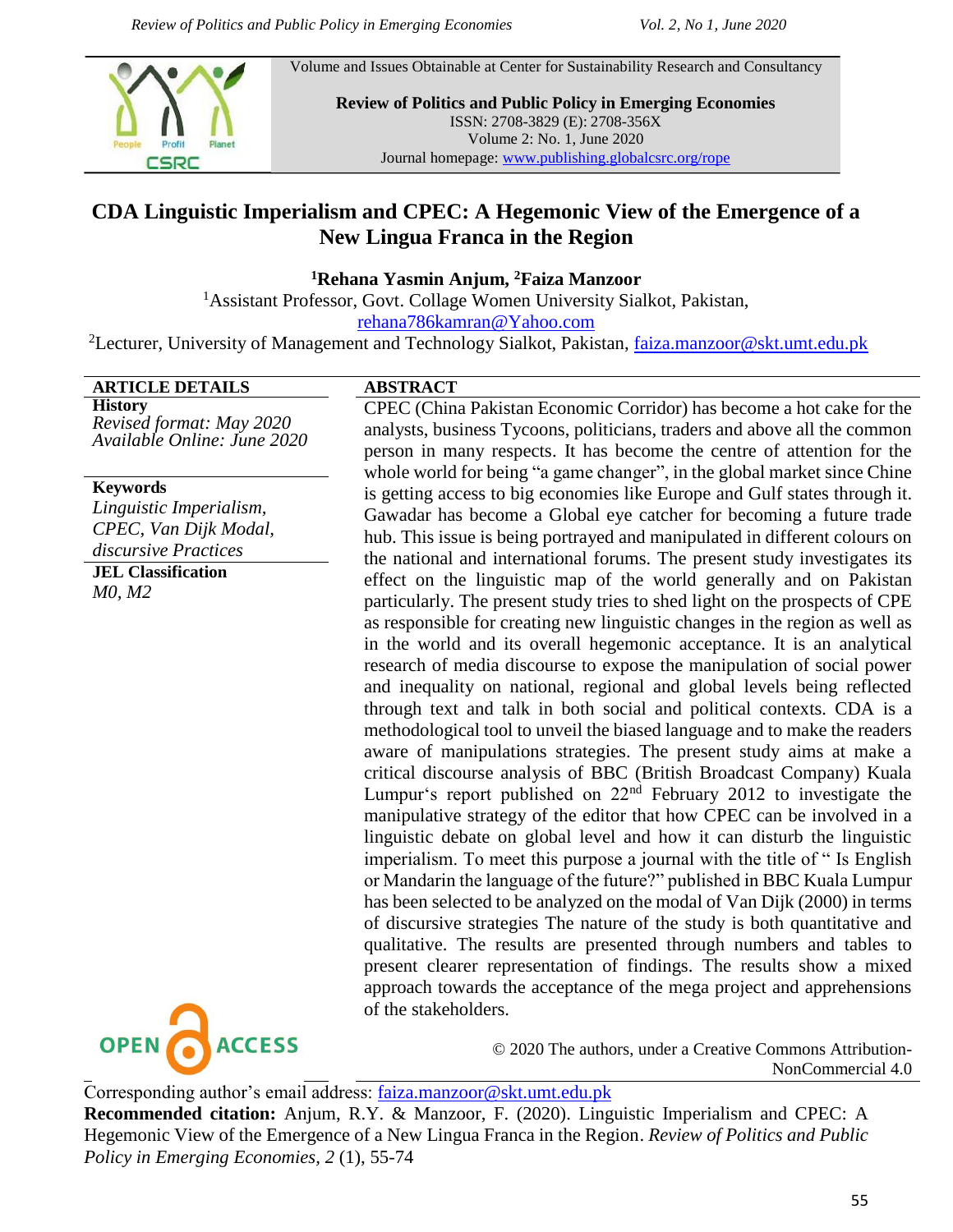#### **1. Introduction**

English language is enjoying its elevated status as being the international language of the world. It is also the language of commerce and industry if we particularly talk about business. However, some recent analysis point out the prospects of Chinese Mandarin as a challenge for the status of English, particularly in the field of commerce and business. This is a fact that the NNS, non native speakers of English have grown much larger in number than NS, Native speakers of the English language as was indicated by Crystal (2003). According to a recent, report of British Council (2015), the speakers of English as second language are greater in number than the native speakers of this language. This may be a true notion according to a western perspective because when we talk about Asia in most of the business places, the Mandarin is observed as a common language. Asia is undoubtedly small so according to this study Mandarin may only rule Asia as a language of business.

## **1.1 Mental Models or Cognitive Models of Text Processing**

In early 1980s the idea of mental models was used to analyze text processing as cited in Cognitive Context Models and Discourse, by Van Dijk Garnham (1987), Johnson-Laird (1983), Van Dijk & Kintsch (1983), Van Oostendorp & Zwaan (1994). These models are a representation of episodic representations of events and situations in text and talk, which are later described on the basis of observations, participation or experience. (Ehrlich, Tardieu & Cavazza 1993). The importance of such model is the vital role they play in providing a referential basis for the phenomenon in anaphoric way. They are creating coherence. (Albrecht & O Brien 1993). These models helped in understanding that text creates a mental understanding indirectly by telling about the phenomenon. (Bower & Morrow 1990).

## **1.2 Background of the Study**

The present study is analysing this prospect, taking BBC's report (2012), as a sample. (Appendix-A). The present study is dealing with the news report from critical discourse analysis perspective, using Van Dijk's Socio-cognitive Model (1993), of analysis of media discourse. This model explains that how media plays a powerful role in creating a mind set or mental models, as described by a much earlier study by Van Dijk (1983). This mind set is so influential that it can make or mar the real project through verbal expression. The phenomenon with which this study is dealing is of linguistic imperialism that is taking over of one language over others. This is not a new phenomenon as it has its vast history. This is directly related with the advent of political power in a region. The language of that political power that is usually a socio economic power too, which takes place of an existing language in the area, as it offers better prospects of connectivity and financial opportunities. This acceptance of a foreign language is a hegemonic process where people accept that language without any external pressure. This has happened in the past and will continue with the changing power play in the world. This is called linguistic imperialism in its extreme form.

# **1.3 Hypothesis**

The inception of CPEC is a new dawn of another linguistic imperialism in the area. It will change the linguistic map of the world on social, economic and cultural bases. The present study tries to explore its effect on the linguistic map of the world generally and Pakistan particularly.

# **1.4 Objectives**

The present study has following objectives

1. To explore the prospects of CPEC as creating new linguistic changes and its hegemonic acceptance as a new linguistic imperialist phenomenon.

2. To expose the manipulation of linguistic resources to control social power and inequality on national, regional and global levels

3. To analyse journalistic styles reflected through text and talk in both social and political contexts to hegemonies the linguistic resources CPEC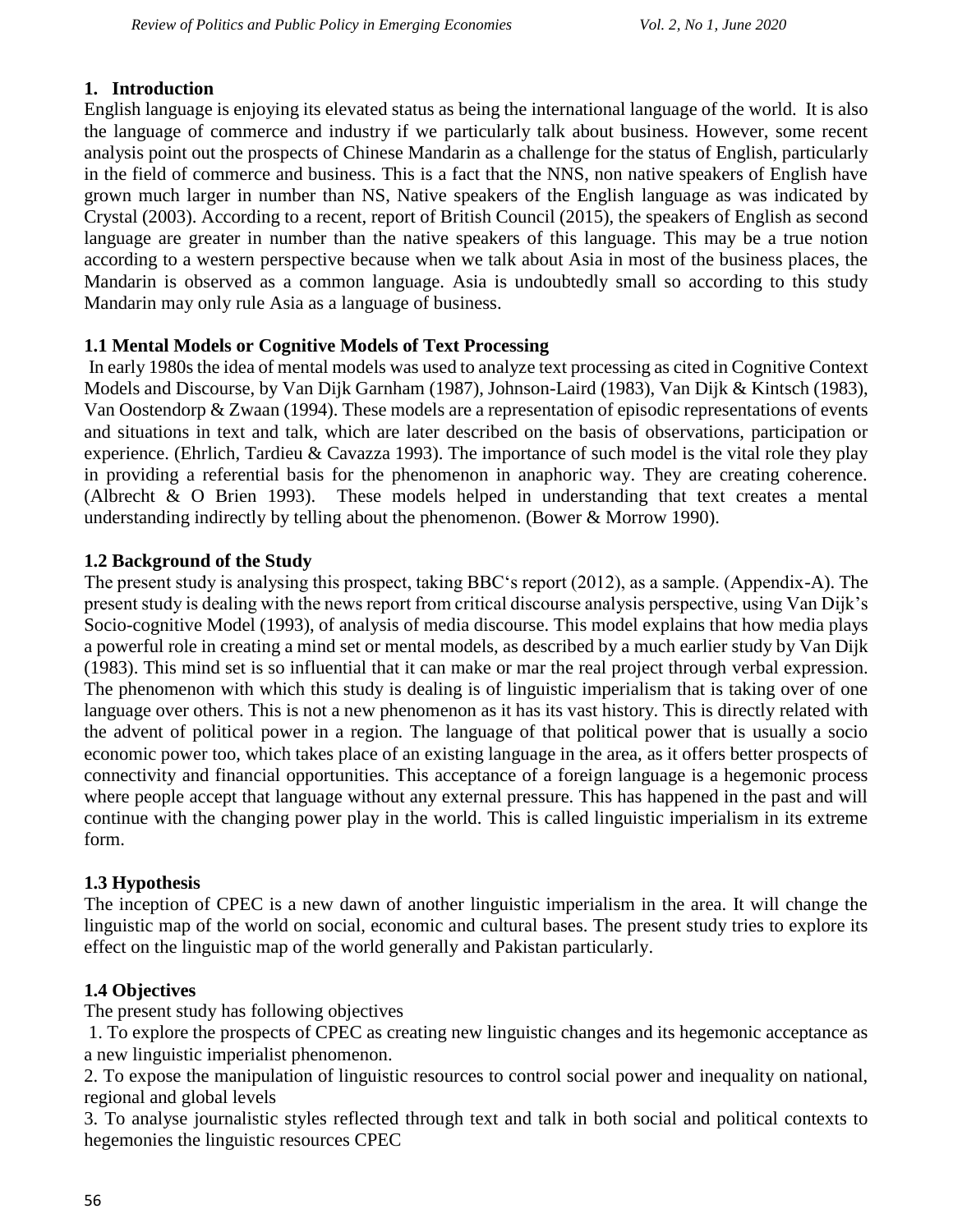#### **2. Literature Review**

#### **2.1 Linguistic Imperialism**

It is a phenomenon of World Englishes It can be defined as a situation of hegemony and dominance of one global language which is basically a foreign language, which is given more importance than the original national or local language of the people who use it. Historically it is deep rooted in the political power play of the civilisations, such as Latin's dominance in Roman Empire(1-4<sup>th</sup> century), Arabic dominance in Europe,  $(8^{th} - 14^{th}$  century), Japanese dominance over East Asia,  $(18^{th} -$ early  $20^{th}$  century) and recently English language's dominance after Second World War. 'Linguistic Imperialism' a term that was coined by Phillipson (1992), when he discussed the spread of English as an international phenomenon in his book, 'Linguistic imperialism', (OUP, 1992). This is very hot issue of Applied linguistics since 1990s.It was considered to be the sub-type of linguisism, or language death. It has given rise to a new dimension to the researcher in the area as it has created a great controversy since its inception. Now it is seen in the context of Cultural Imperialism, which is part of the linguistics analysis. Initially English language was taken as an example of this phenomenon but now the scene is changing with the spread of Chinese Mandarin as another emerging lingua franca of the world. It is now becoming a challenge to the English's exiting status of the only lingua franca of the world so far. It is considered to be a derogatory concept as threatening the identity of the users, as states Talbot, Atkinson & Atkinson (2003). Some recent examples of linguistic imperialism are of, French over English, in 1106, Japanese over Korean, Early 20<sup>th</sup> Century, Russian over Ukraine, Later 20<sup>th</sup> Century, English over Colonial languages, 20<sup>th</sup> and Crystal (2003) discusses 21st Century.



Figure 1

#### **1.2 Linguistic Imperialism and China Pakistan Economic Corridor- CPEC**

Pakistan and China are enjoying a bond of friendship spanned over more than seventy years, since independence. This long lasting bond dazzled the world by its recent development. CPEC-China Pakistan Economic Corridor is the current agreement to help both countries to solve their energy crises and economic stability problems. This is a unique project of its own type in the history of the region as China is planning to develop an economic corridor across Arabian waters, through pacific and Atlantic waters to Yellow sea. It will start from Kashghar, a province of China, pass through Kashmir, KPK, Central Punjab, Balochistan, Sindh and will reach Gawadar port. Gawadar has become a Global eye catcher. CPEC (China Pakistan Economic Corridor), a hot cake for the analysts, business Tycons, politicians, traders and above all the common man. It is being called a gate way to progress (Express Tribune 2017), economic regionalisation (Masood Khalid 2016), and above all 'a game changer' (BBC News, Gulf News, The Hindu, Dawn News 2015, 2017, 2016, 2016) for the rest of the world.

This paper is not touching its economic side but studying its linguistic effects on the region especially Pakistan. Everyone is interested in the cultural changes it will bring with the introduction of its language in the region. CPEC is a big project and the job expectancy is higher too. The skilled and unskilled labourers who want to be the part of this project are interested in learning this language. In this connection, many institutions in Pakistan are offering teaching options either short-term courses or detailed courses. National University of modern languages is also offering this program. (Appendix-C) The provincial government of Sindh is also offering it as a compulsory language at elementary level. (Appendix-D)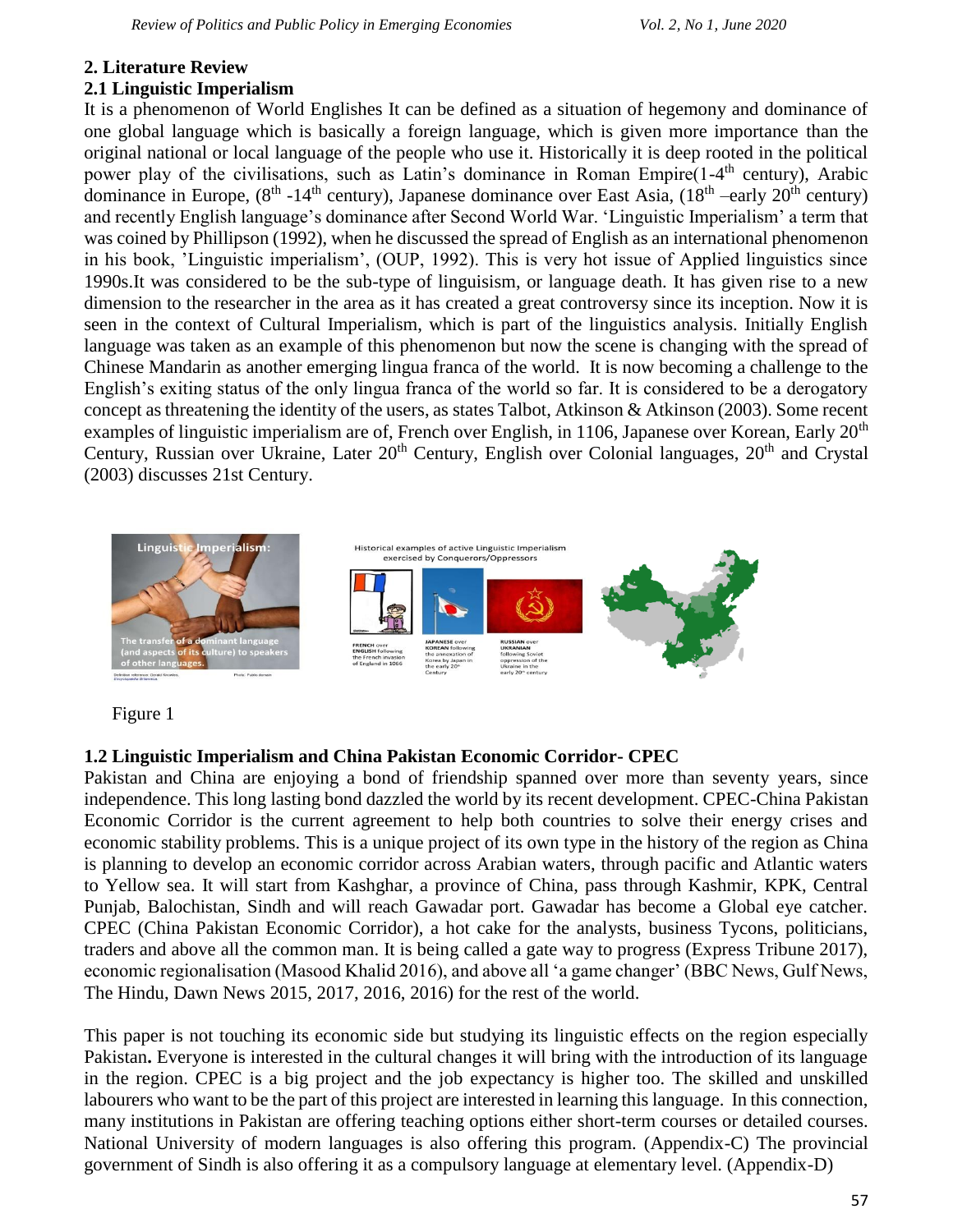

# **2.2 CPEC- Prospects of Chinese Mandarin as the Global Language**

Figure 2

The head of the U.S.-China Institute appreciated greatly when the founder of Facebook Mark Zuckerberg talked with the students in Chinese during his visit to Tsinghua University Beijing (2014), (Appendix-E). He suggested that more Americans should learn Chinese because if we speak the language of a nation, we start to think like that nation and in this way we will be able to understand that how Chinese nation is organising the world and how they view the world. China may soon become a greater economy than U.S. but as far as the status of Mandarin as a global language is concerned, this is something a difficult thing to happen even in coming two generations. The reasons behind this point of view are;

- a) It is a tonal language and it is much difficult to learn than any other language
- b) The role of popular culture and media is very influential in the spread of a language
- c) The popularity and acceptance of American pop and hip hop culture and rule of Hollywood, American movies and music that is the centre of attention for all over the globe. Therefore, if Chinese has to be a language of the future it has to be as culturally acceptable as English is

According to the same report, there is also a fact that in America, parents are really interested to make their children bilingual and they send them to learn Chinese to bilingual Chinese schools. It has been noticed that in America and all over the world Chinese learners are increasing and particularly in America in 2009, almost 60,000 students were studying the Chinese Mandarin, and that is three times greater if we compare it to 1990.

If we take an Asian view then we come through a greater evidence of data, that according to an estimation of *China Daily* 400 million Chinese students have enrolled up themselves to learn English language, and that is greater in number than the total number of native English speakers in U.S. Another evidence of the dominance of English observed by a direct observer Adam Brock during the Asia-Pacific Economic Corporation (APEC) hosted by Chine in Beijing, that during the meeting the language of communication was English but not Chinese. The interest in Chinese is increasing day by day as it is becoming world's number one spoken language.(Appendix-I)

# **2.3 The Future Language of Business: English Vs Mandarin**

In the context of the above discussion, there is a general discussion that throws light on the scene of this debate. Some Asian students commented under this report according to an Asian perspective that shows that Chinese would only be able to dominate Asia only in future if it sustains its dominance in any region**.** Tokyo University of Japan is the most prestigious one in the Japan which has already adopted the trilingual program for its students, and trying to produce students who can speak English, Japanese and Chinese. Recently Japan and China have been at odds with each other over the territorial disputes, but there is no doubt that we have to learn some of each other's language and culture in order to make our relationships better.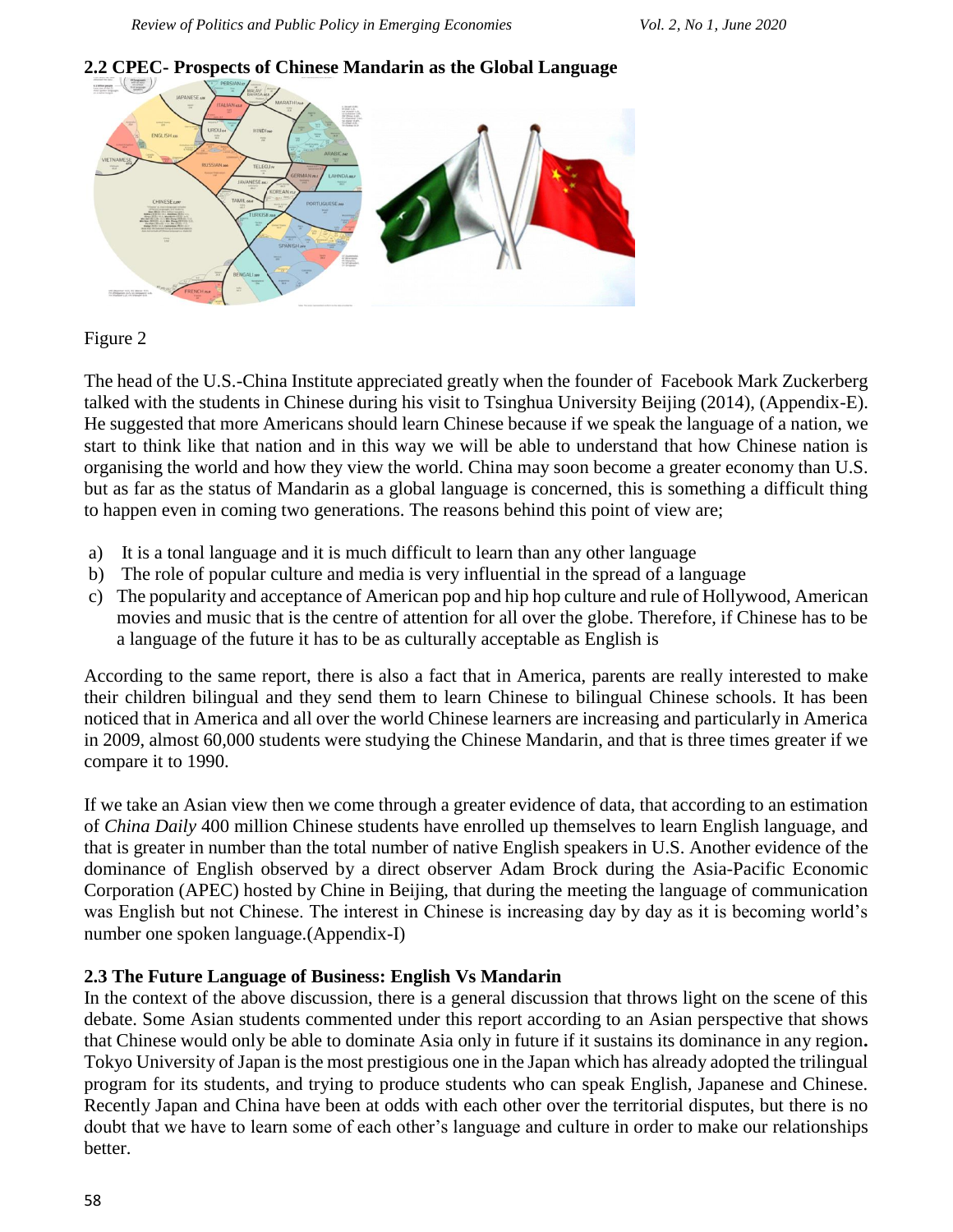(2. Carol, Taiwan) Since Mandarin is already becoming the language for business and trade in East Asia but this might be difficult for native English speakers to learn it; while it might be easier for Asians to learn Mandarin than English. English is a difficult language to learn for those outside of Europe and saying that American pop culture dominates the whole world would be wrong as the reality is otherwise. The facts show that Korean pop culture is dominating in East Asia right now, and much of it is presented in Chinese because of the shared culture. The dominance of American pop culture has been losing its dominance in this region for quite a while.

# **3. Research Methodology**

The present research is an analytical study of media discourse. CDA has been widely used as a methodology to uncover the biased use of language and to make the readers aware of manipulative strategies. The model of Van Dijk (2000) has been used to analyse the socio-cognitive undercurrents. The study is both quantitative and qualitative in nature.

# **3.1 Sample Selected For the Analysis**

The present study aims at making a critical discourse analysis of BBC (British Broadcast Company) Kuala Lumpur's news article published on 22nd February 2012 (Appendix-A). This article has been used to explore the manipulative strategies of the editor that how CPEC can be involved in a linguistic debate on global level and how it can disturb the pre-set patterns of linguistic imperialism. It is analyzed following Van Dijk (2000), socio-cognitive model (Appendix-B). For the said purpose a journal with the title of "Is English or Mandarin the Language of the Future?" published in BBC Kuala Lumpur has been selected to be analyzed on the modal of Van Dijk (2000) to investigate the discursive strategies.

# **3.2 Van Dijk Model**

Van Dijk (1993) presented a socio cognitive model of the analysis of text and talk. The model tried to explain the inter relationship of language and power dominance relations through text production and reception. The model divided the whole text into macro and micro levels.

# **3.3 Background of the Media Report**

The current news article describes the hot debate on the status of English and Mandarin in the near future. The facts described in the report are multi-dimensional. The reporter has tried to establish the importance of an existing language of power and an upcoming language of power. The critical analysis of the said discourse is as follows:

# **3.4 Socio-Cognitive model of Van Dijk**



Figure 3 - The model consists of the following levels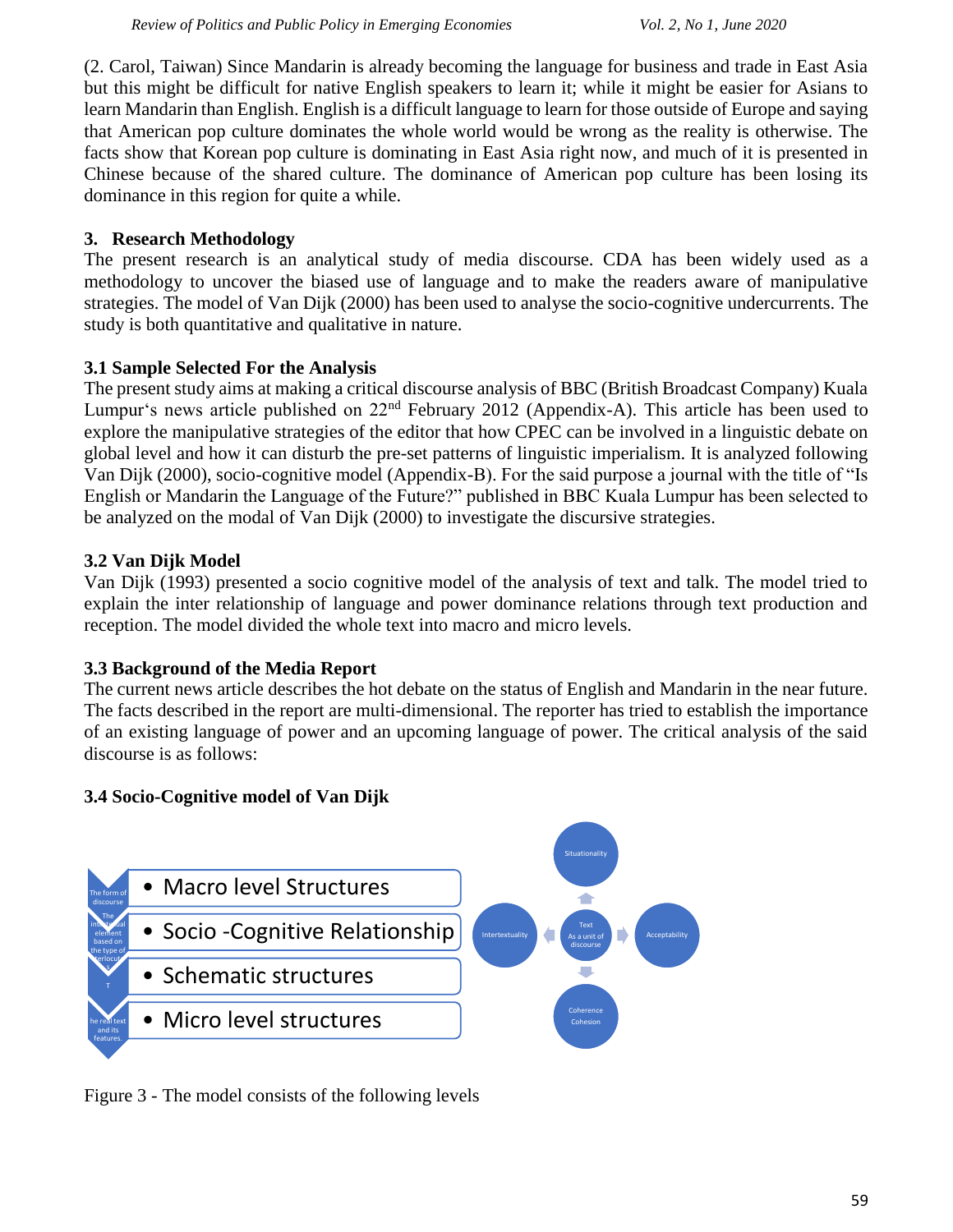# **4. Data Analysis and Findings- BBC, (22nd Feb, 2012), Online sources**

|           | Bunding a Background of the Report                    |                               |
|-----------|-------------------------------------------------------|-------------------------------|
| Lines#    | Text                                                  | Para# and its function        |
| 1.        | Is English or Mandarin the language of the future?    | 1. Main thesis                |
|           |                                                       |                               |
| 2.        | BBC News Magazine reports about the linguistic        | 2. Main Thesis, Title         |
|           | hegemony. English has been the dominant global        |                               |
|           | language for a century, but is it the language of the |                               |
|           | future?                                               |                               |
|           |                                                       |                               |
| $4 - 14$  | Mandarin Chinese is to challenge English globally     | 3. Building a scenario        |
| $14-19$   | An estimated 15,000 students from southern Johor      | <b>4. Current Situation</b>   |
|           | state $\dots$                                         |                               |
| $20 - 26$ | As a result, analysts say Malaysian graduates became  | 5. Stating importance         |
|           | less employable in the IT sector                      |                               |
| $27 - 33$ | Nearly three-quarters of the population in Singapore  | 6. Presenting the proposition |
|           | are ethnic Chinese                                    |                               |
| 34-37     | These courses have proved popular                     | 7. Importance                 |

Table 1 Building a Background of the Report

#### **Discussion**

The above table shows that how the writer is presenting the main thesis stepwise. Initially a background is built and the main participants of the talk are introduced.

The para#1, 2, is introduction of the report title and the main thesis of the report. The report

The Para#3, is building a back ground of the report, by providing evidences from the participants The Para#4 is about the Current Situation of the issue and providing the reader a direct account of the details.

The Para#5 is Stating importance of the topic.

The Para#6, is presenting the proposition of the participants.

The Para#7, is suggesting the importance.

The style is intentionally kept direct so that the reader may develop a sense of attachment with main topic.

| I resemming the main <i>I</i> segument but acture |                                                     |                        |  |  |
|---------------------------------------------------|-----------------------------------------------------|------------------------|--|--|
| Line #                                            | Text                                                | Para# and its function |  |  |
| 38-46                                             | Some businesses are already desperate for Chinese   | Cognitive structure 1  |  |  |
|                                                   | speakers.                                           |                        |  |  |
| 47-49                                             | Bilingualism is indeed, China's clout is growing in | Cognitive structure2.  |  |  |
|                                                   | South East Asia,                                    |                        |  |  |
| $50 - 53$                                         | Even companies in China, who prefer to operate in   | Cognitive structure3.  |  |  |
|                                                   | Chinese, are looking for managers who speak both    |                        |  |  |
|                                                   | Mandarin and English                                |                        |  |  |
| 54-60                                             | He believes bilingualism will triumph in South East | Cognitive structure4.  |  |  |
|                                                   | Asia                                                |                        |  |  |
| 61-66                                             | Anti-Chinese<br>sentiment<br>that<br>young<br>means | Cognitive structure 5  |  |  |
|                                                   | Vietnamese are choosing to embrace English          |                        |  |  |
| 67-73                                             | Many Vietnamese who have lost family members        | Cognitive structure 6  |  |  |
|                                                   | during the war are now studying in America          |                        |  |  |
| $73 - 85$                                         | There are arguments for both on the economic front. | Cognitive structure 7  |  |  |
|                                                   | But culturally, there is no dispute.                |                        |  |  |
|                                                   |                                                     |                        |  |  |

Table 2 Presenting the Main Argument Structure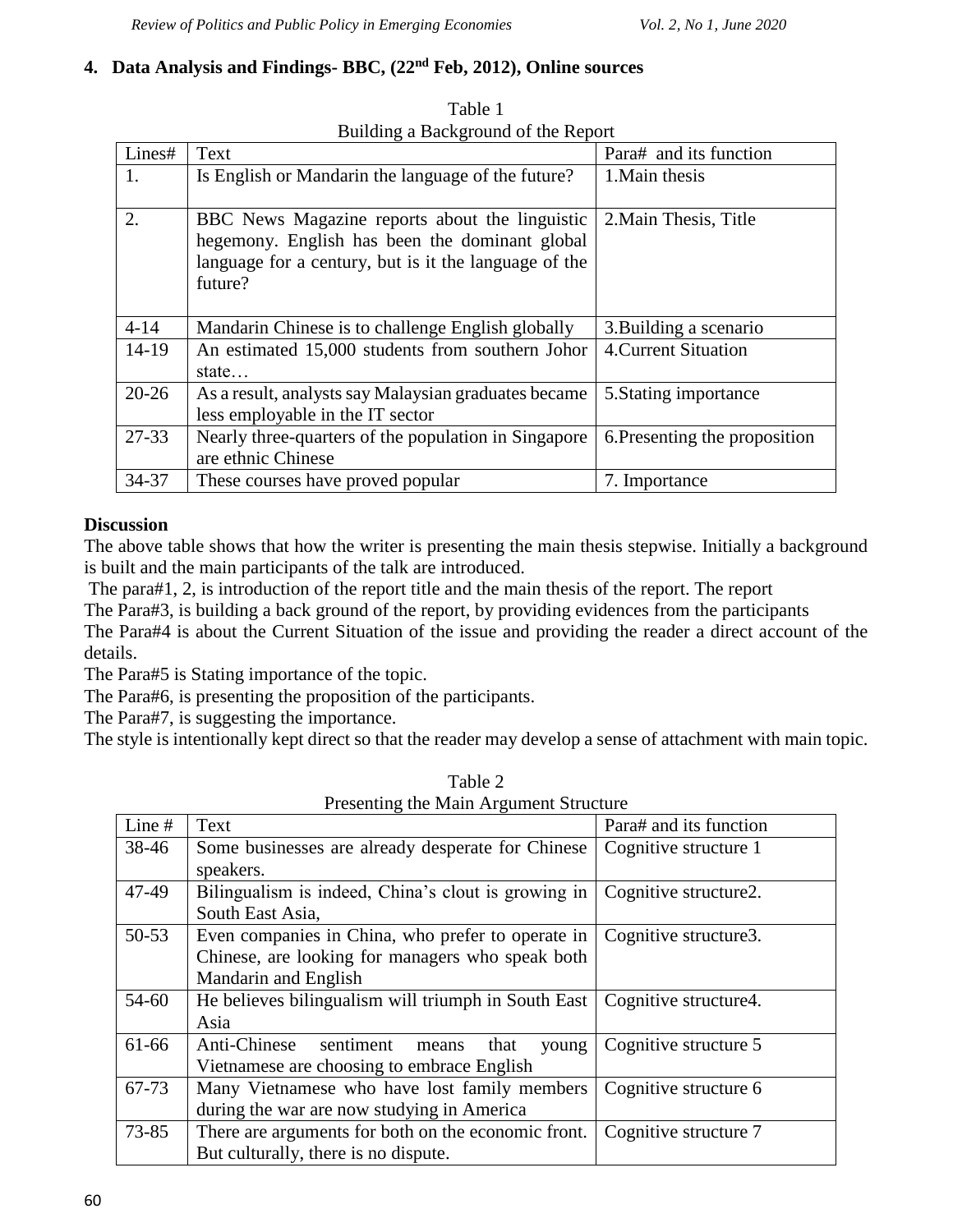#### **Discussion**

The above table shows that how the writer is presenting the main thesis stepwise. Initially a background is built and the main participants of the talk are introduced .The style is intentionally kept direct so that the reader may develop a sense of attachment with main topic.

The Cognitive structure1, is introducing that some businesses are already looking for Chinese speakers.

Cognitive structure 2 is reinforcing that Bilingualism is indeed, China's influence is already growing in South East Asia.

Cognitive structure3, shows that even companies established in China, that prefer to operate their business in Chinese, are looking for managers who are bilingual in the sense that they can speak both Mandarin and English.

Cognitive structure 4, presents the point of view of the speaker who believes that bilingualism will gain the triumph in South East Asia.

Cognitive structure 5, Anti-Chinese sentiments means that young Vietnamese are opting to embrace English language.

Cognitive structure 6, shows the revengeful attitude of the people who have grudges against the Chinese government that results in disregard towards language. Many Vietnamese who have lost their family members during the war are now have moved to America and studying there.

Cognitive structure 7**,** shows that there are some arguments and disputes on the economic front but culturally there is no dispute**.**

## **4.1 Data Analysis and Findings**

#### **4.1.1 Access**

The given report (Appendix-A), is a general comment on the opinions of different people being influenced by the changing scenario of linguistic hegemony in China and the countries around her*.* It is written in English language and is distributed by an English broadcasting agency that is well known all around the world about its regency and reliability of sources. It is to address international audience.

#### **4.1.2 Genre**

The genre is a news report that is considered the real essence of the edition of a newspaper. The selected genre is 'Letters to Editor' a section of the newspapers, which in the opinion of different writers is "among the few outlets available to the public for voicing opinion" (Kapoor and Botan, 1992, p. 5). Although there are some set 'rules of selection' (Wahl-Jorgensen, 2002) for the Letters to Editor, yet they provide a window for the readers' community to offer their opinions. The type of text is descriptive.

#### **4.1.3 Communicative Acts and Social Meanings**

The text is a dominant discourse of different participants who have their independent opinions.

The reporter has tried to present their discourses in a simple narrative. The motive is to build a balanced account of a hot issue. Most of the discourses are countering each other. The style is not argumentative but it is building a strong argument indirectly in the minds of the readers.

#### **4.1.4 Participant Positions and Roles**

The participants are the readers and writers of the report directly without any intermediate agency. The indirect participants are global policy makers, governmental agencies, the planners, policy makers and defense strategic partners. The passive roles of the readers are dominant, while the text producer plays the active role.

The reporter has tried to use first person pronouns and present tense to show the direct relation of the speaker and the reporter. This gives a rare quality to the report.

#### **4.2 Speech Acts Used**

The narrative speech acts have been used throughout the report to show the impartiality of the intermediate source.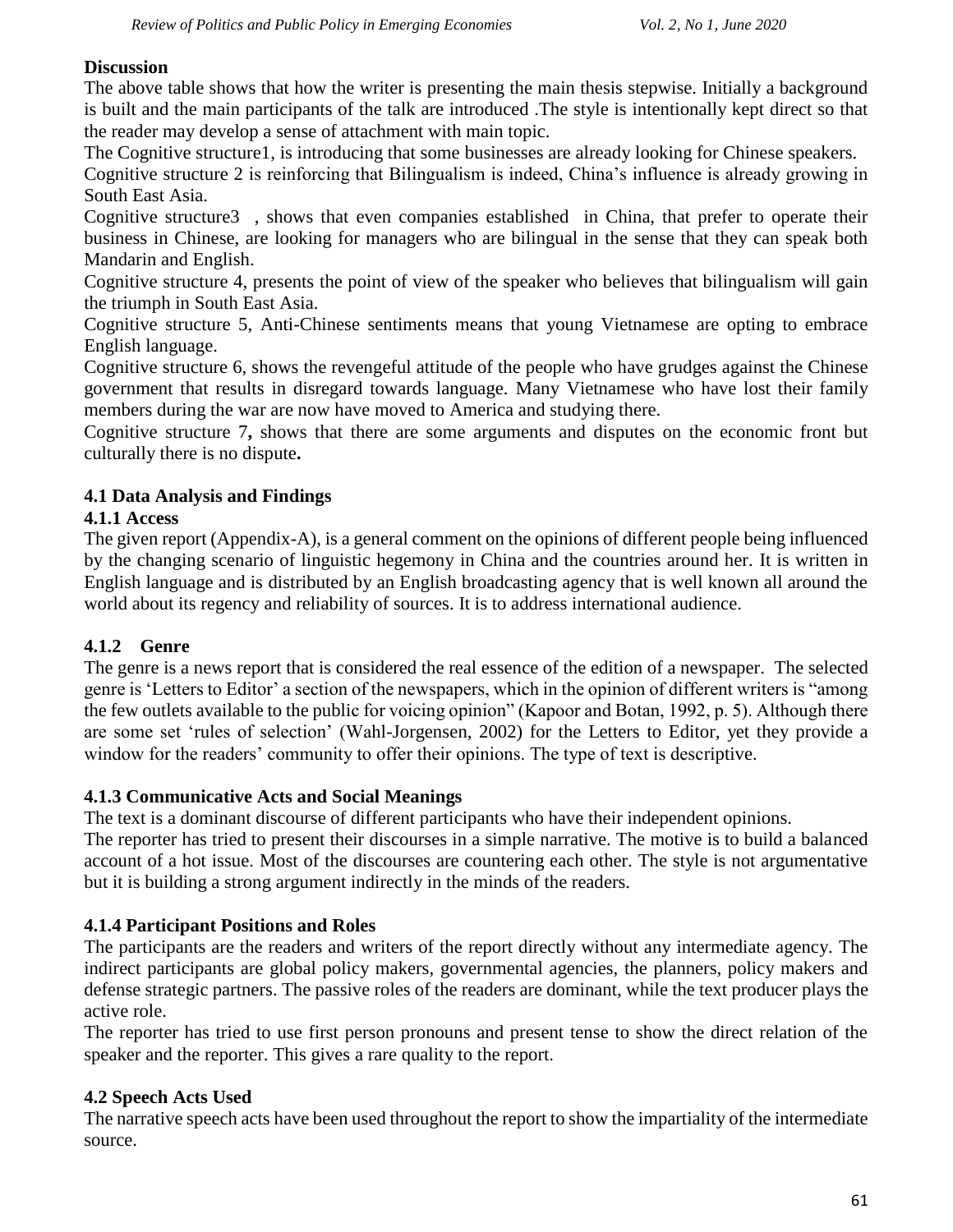#### **4.2.1 Macro-Semantics Topics**

**The headline shows two things the existing position of English and the upcoming prospects of Chinese Mandarin in the scenario of world politics.**

The underlying debate is not about peoples of different countries and cultures but about the world s changing power politics.

#### **4.3 Superstructures**

Supra structures of the text are based on the mental structures working behind the apparent text. The mental structures are basically building the cognitive ties which construct a cohesive form of the written text. Text is a combination of its six basic elements, which build schemata. This schemata structure is further divided in Argument structures and strategies. Richardson (2007) described a review of these strategies; here the writer has used two strategies;

#### **4.3.1 Drawing on the Emotions of the Readers**

The writer has presented the pictures of children facing hardships in pursue of their education. The hard devotion of these children builds a soft corner in the minds of the reader for the cause for which they are toiling hard .This is an indirect strategy to shoe the importance of the cause and wins favor of the readers.

#### **4.3.2 Logical Argumentation.**

All the participants in the interviews have discussed their point of view very convincingly and the reporter has presented it in direct speech to show that there is no forging of truth or manipulation of facts.

#### **4.4 Coherence and Local Meaning**

#### **a) Level of Degree of Completeness and Specificity:**

The writer has tried to present it as a general picture of the sentiments of the people around in the neighborhood of China.

**b) Perspective***:* the perspective is world politics generally but particularly the hegemonizing changes in the linguistic choices of the world. The Economic ties have been woven around all the motives of the users of any language. The linguistic Imperialism of the past has taken a new shape.

#### **c) Implicitness**

The implicit message is very clear and straight forward. The main argument is to diminish the value of local cultures and languages and a financial need creation in the mind of the local people to scarify their mother tongue as well as culture.

The cultural coup which comes with a language is presented through the mention of songs, movies, cartoons and literature.

#### **4.5 Style: Variations of Syntax, Lexicon and Sound**

The Lexical choices are simple. These are intentionally kept simple so as to get access to as many readers as possible*.* The direct speech acts are used to create intimacy with the speakers. The whole text is divided into sentences and then into paragraphs which shows the same theme in the sentences. The points of views of the interviewers are distributed evenly, one in favor and the other against the proposition. This keeps the neural air around the whole report.

#### **5. Conclusion**

#### **5.1 Discussion on the Changing Scenario in the region**

According to these reports and evidences we can assume that in the region of East Asia particularly China's economic power can replace the dominance of English but these chances are even less. A state of bilingual dominance may emerge in this region and CPEC would be strong evidence we can bring to support this assumption. After the complete implementations of all CPEC projects and after being the Gawadar port completely operational there may be a strong need for the people of this region particularly Pakistan to learn Chinese and English simultaneously. Recently the University of Engineering and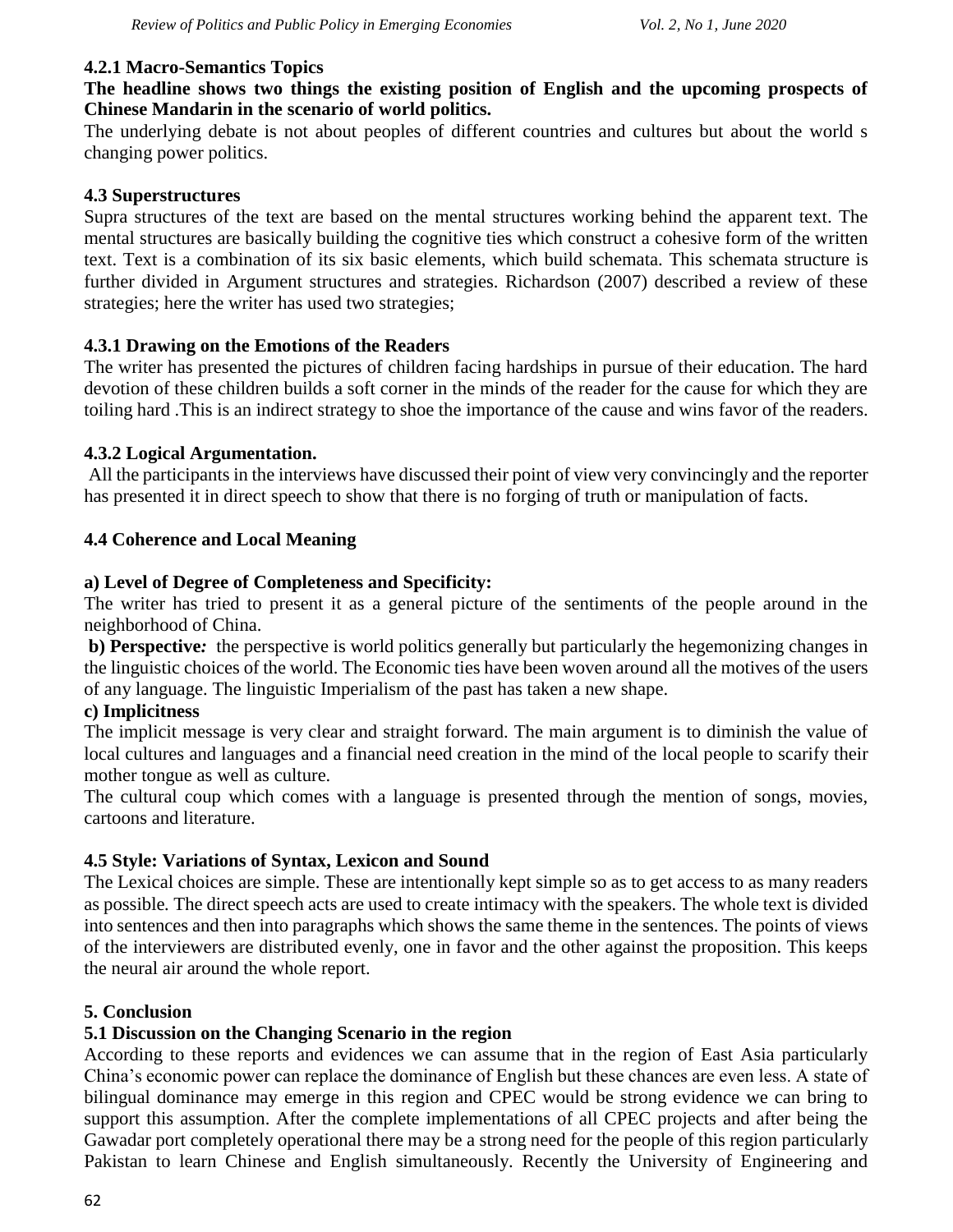Technology (UET) Lahore has taken an initiative to teach Chinese language to engineering students **(**Chinese language course at UET (Dawn News July 29, 2015). In Pakistan, the Chinese language has attained a very prestigious level in academic settings especially at tertiary level to communicate with their respective peers. As a headline in a leading news paper of Lahore ([\(https://www.dawn.com/news/1197073\)](https://www.dawn.com/news/1197073), says "*A four-month Chinese language course for the faculty, students and technical staff at the University of Engineering and Technology (UET), Lahore on Tuesday*" Because knowing Chinese language at a moderate level would make them stronger candidates in the future job market. As according to a report in (Digital Jungle 2015) due to this factor that China is globally tracking the business world at great speed; if you have HSK (Hanau Shipping Kasha, a Chinese proficiency test) qualification on your CV then it would be a great plus point for plenty of positions in global market and business industry. CPEC has been estimated for the opening of 70,000 direct jobs for the local people (Pakistani natives) and Chinese would be a huge bonus for any candidate to get the easier access to any position. As CPEC is considered to be the "regional connectivity" it would open new ways for the region and for the world to access new business and economic market, and learning Chinese Mandarin may be important for everyone who wants to join this great business hub. This shows that how economic powers influence the linguistic maps of the world and how linguistic hegemony dominates the other powers. Another paradox might be ignored that whether Chinese will be taught and learned on greater levels than before, yet the medium of instruction or communication or in another term the bridge that will link the L1 and Chinese will be English. Particularly if a Pakistani student learns Chinese he will take instructions in English to learn Chinese if he learn it from a native Chinese teacher or any foreign teacher.

**5.2 According to ethnologic there is table of world's top eight languages with respect to the number of speakers.** The Big Eight ethnologue.com

Table 3

| The largest spoken languages in the world |                 |             |             |  |  |
|-------------------------------------------|-----------------|-------------|-------------|--|--|
| <b>Languages</b>                          | Total/worldwide | L1/native   | L2/second   |  |  |
| <b>Standard Chinese</b>                   | 1,026 million   | 848 million | 175 million |  |  |
| English                                   | 765 million     | 335 million | 430 million |  |  |
| Spanish                                   | 466 million     | 406 million | 60 million  |  |  |
| Hindi                                     | 380 million     | 260 million | 120 million |  |  |
| Russian                                   | 272 million     | 162 million | 110 million |  |  |
| Arabic                                    | 354 million     | n/a         | 354 million |  |  |
| Portuguese                                | 217 million     | 202 million | 15 million  |  |  |
| French                                    | 119 million     | 69 million  | 50 million  |  |  |

In short the text has tried to present a changing scene in an elaborated way. It was very cleverly presented, so that the partiality may not surface. The lexical choices of the media discourse are suggestive.

#### **6. Recommendations**

Such studies are very beneficial to combat international hiden agendas. This is why must be promoted.

#### **References**

- Albrecht, J.E., & E.J. O Brien (1993). Updating a Mental Model: Maintaining both local and global coherence . *Journal of Experimental Psychology: Learning,Memory, and Cognition* 19(5):1061-1070.
- Bower, Gordon H. & D.G. Morrow. (1990). Mental Models in Narrative Comprehension. *Science*, 247(4938):44-48.

Crystal, D. (1997). English as a Global Language . *Cambridge: Cambridge University Press* Crystal, D. (2003). English as a Global Language . *Cambridge, UK; New York: Cambridge* 

*University.*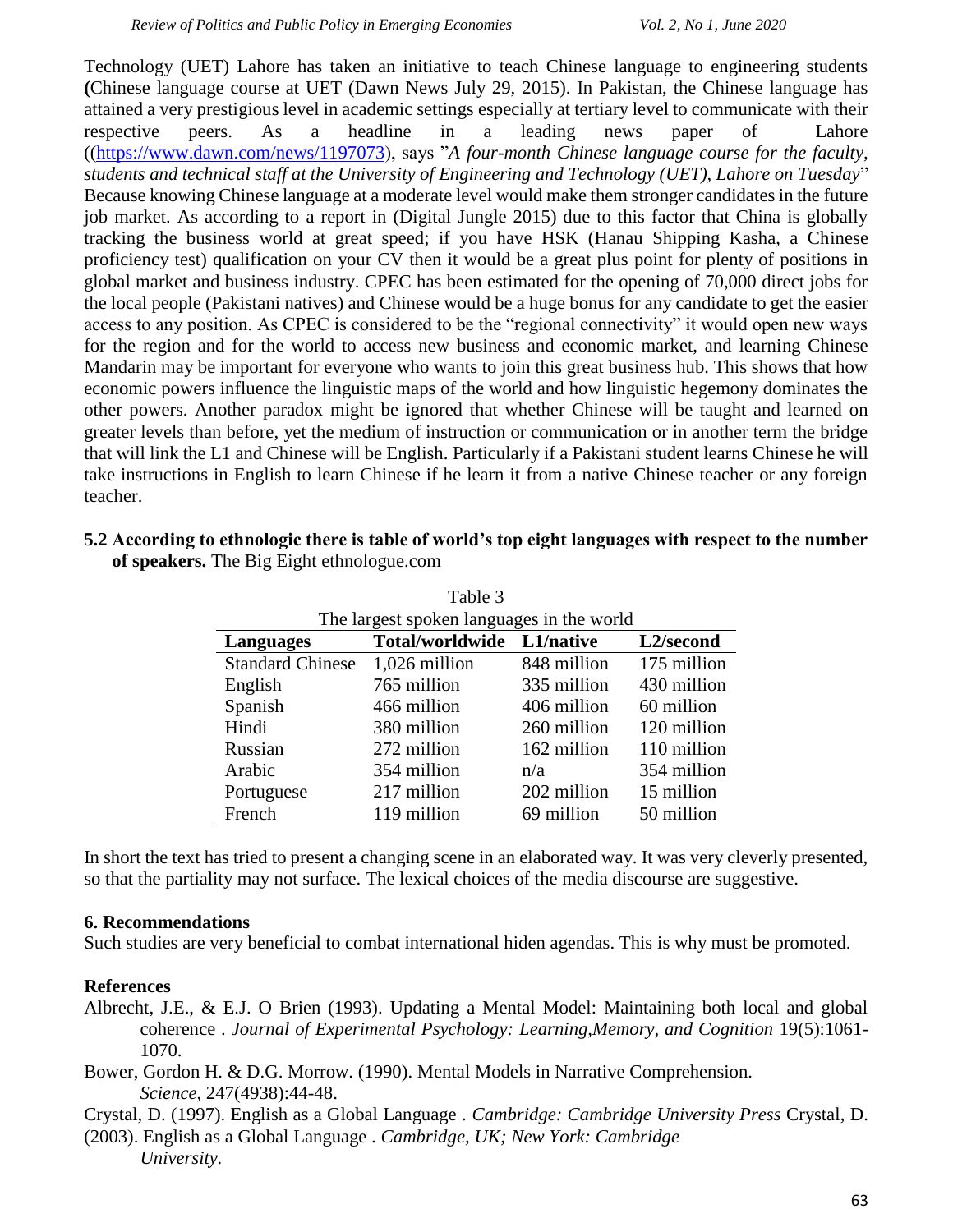CPEC Info<http://www.cpecinfo.com/cpec-news-detail?id=MTU5NQ>

Dawn News<https://www.dawn.com/news/1185779>

- Demick, B (2010). Nothing to Envy: Ordinary Lives in North Korea . *New York: Spiegel & Grau English Language Imperialism:* Year In Review 1997 . (2010).
- Digital Jungle [http://www.digitaljungle.agency/the-future-language-of-business-english-vs](http://www.digitaljungle.agency/the-future-language-of-business-english-vs-%09mandarinFebruary26,2015)[mandarinFebruary26,2015](http://www.digitaljungle.agency/the-future-language-of-business-english-vs-%09mandarinFebruary26,2015)
- Encyclopædia Britannica . Retrieved October 05 (2010) Encyclopædia Britannica Onlinehttp://www.britannica.com/EBchecked/topic/1016976/language-imperialism
- Ehrlich, M.F., H. Tardieu & M. Cavazza (1993) *Les modèles mentaux. Approche cognitive de representations*. Paris: Masson

Express Tribune [https://tribune.com.pk/story/1379267/anticipating-development-cpec-](https://tribune.com.pk/story/1379267/anticipating-development-cpec-%09gateway-pakistans-prosperity-says-iqbal/) gateway[pakistans-prosperity-says-iqbal/](https://tribune.com.pk/story/1379267/anticipating-development-cpec-%09gateway-pakistans-prosperity-says-iqbal/)

- Garnham, A.(1987). *Mental Models as Representations of Discourse and Text*. Chichester: Ellis Horwood.
- Johnson-Laird, Philip N. 1983. *Mental Models*. Cambridge: Cambridge UniversityPress.

Phillipson, R.H.L. (1992). Linguistic Imperialism . Oxford: *Oxford University Press*.

Richardson, J.E. (2007). *Analysing Newspapers: An approach from Critical Discourse Analysis*. Hampshire: Palgrave MacMillan.

Talbot, M., Atkinson, K., & Atkinson, D. (2003). Language and power in the modern world. Edinburgh: *Edinburgh University Press*

- Van Dijk, T.A. (1993). Principles of critical discourse analysis. *Discourse & Society, 4(2), 249-283.*
- Van Dijk, Teun A. & Walter Kintsch. (1983). *Strategies of Discourse Comprehension*.New York: Academic Press.
- Van Oostendorp, H. & R.A. Zwaan (eds). (1994). *Naturalistic Text Comprehension*.Norwood, NJ: Ablex.

Vao News (2014), Retrieved from [http://learningenglish.voanews.com/a/will-chinese-](http://learningenglish.voanews.com/a/will-chinese-%09replace-english-as-international-language/2554910.html) replace[english-as-international-language/2554910.htmlD](http://learningenglish.voanews.com/a/will-chinese-%09replace-english-as-international-language/2554910.html)ecember 13, 2014

Widdowson, H.G. (1998a ) EIL: squaring the Circles. A Reply. World Englishes pp.397-401. Xinran (2006) What the Chinese Don't Eat. Great Britain: *Vintage.*

Zee News [http://zeenews.india.com/india/india-afghanistan-irans-entry-into-cpec-project-will-benefit](http://zeenews.india.com/india/india-afghanistan-irans-entry-into-cpec-project-%09will-benefit-all-says-china_1962996.html)[all-says-china\\_1962996.html](http://zeenews.india.com/india/india-afghanistan-irans-entry-into-cpec-project-%09will-benefit-all-says-china_1962996.html)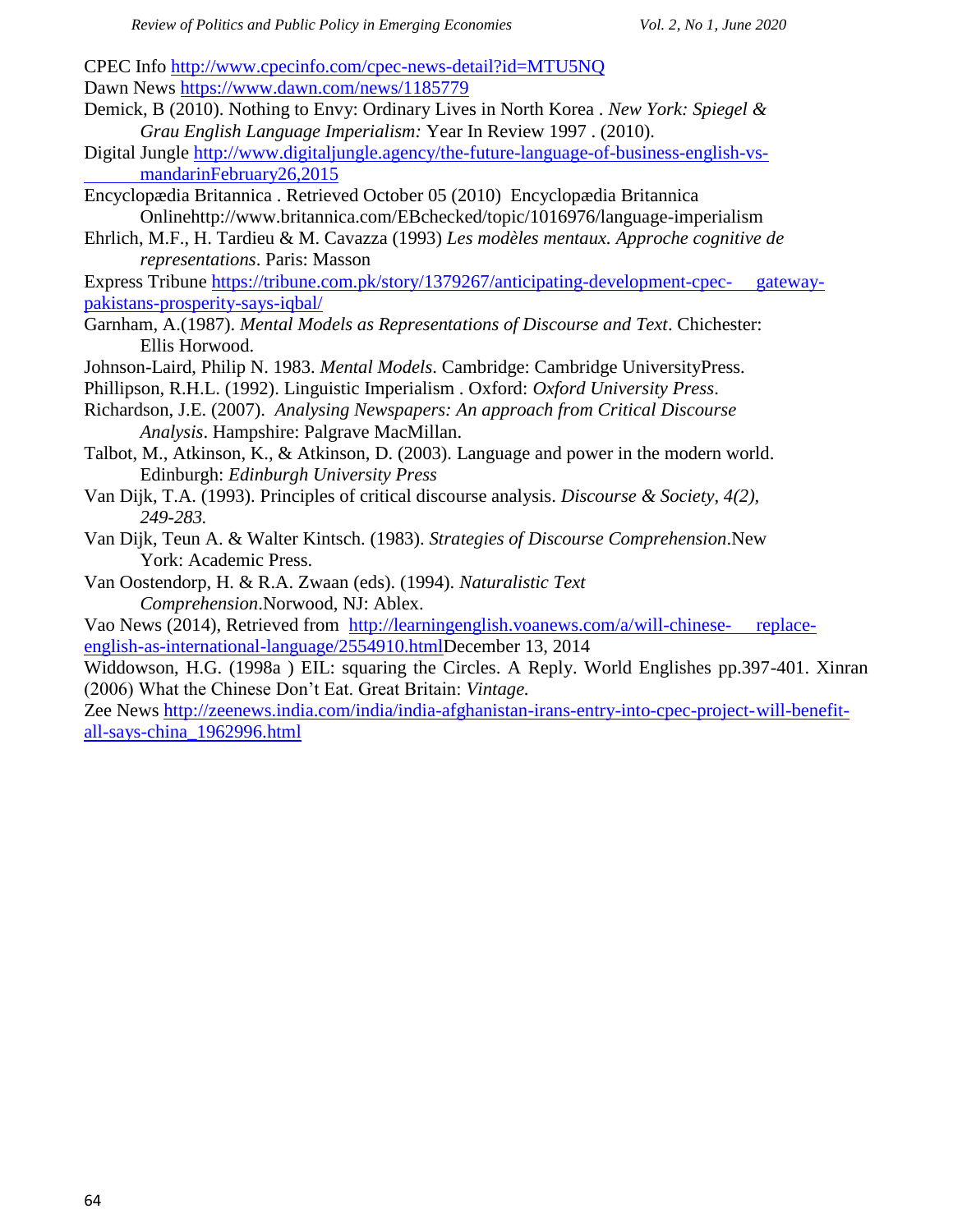**Appendix-A BBC Report** [Magazine](http://www.bbc.com/news/magazine) **Is English or Mandarin the language of the future?** By Jennifer PakBBC News, Kuala Lumpur 22 February 2012

**Point**: **RE**  $I_{i}v_{e}$ **ED Call Call xué** Painting, Postudy, **D** study; lear Have you

**In today's Magazine**

**English has been the dominant global language for a century, but is it the language of the future? If Mandarin Chinese is to challenge English globally, then it first has to conquer its own backyard, South East Asia.**

In Malaysia's southernmost city of Johor Bahru, the desire to speak good English has driven some children to make a remarkable two-hour journey to school every day.

Nine-year-old Aw Yee Han hops on a yellow mini van at 04:30. His passport is tucked inside a small pouch hung around his neck.

This makes it easier for him to show it to immigration officials when he reaches the Malaysian border.

His school is located on the other side, in Singapore, where unlike in Malaysia, English is the main language.

It's not your typical school run, but his mother, Shirley Chua thinks it's worth it.

"Science and maths are all written in English so it's essential for my son to be fluent in the language," she says.

An estimated 15,000 students from southern Johor state make the same bus journey across the border every day. It may seem like a drastic measure, but some parents don't trust the education system in Malaysia - they worry that the value of English is declining in the country.

Since independence from the British in 1957, the country has phased out schools that teach in English.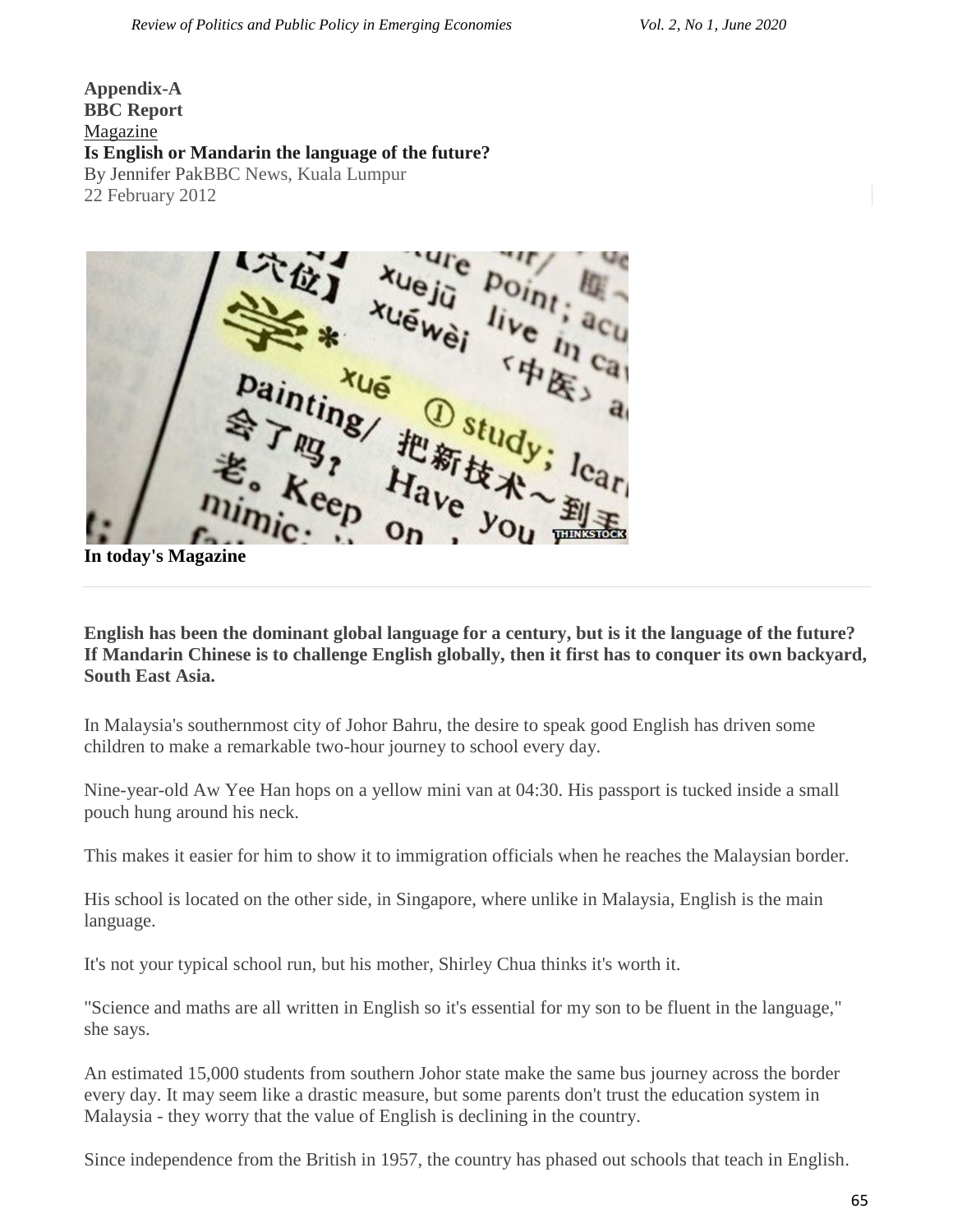#### *Review of Politics and Public Policy in Emerging Economies Vol. 2, No 1, June 2020*

By the early 1980s, most students were learning in the national language of Malay.

As a result, analysts say Malaysian graduates became less employable in the IT sector.

"We've seen a drastic reduction in the standard of English in our country, not just among the students but I think among the teachers as well," says political commentator Ong Kian Ming.

Those who believe that English is important for their children's future either send their kids to expensive private schools or to Singapore, where the government has been credited as being far-sighted for adopting the language of its former colonial master.

Nearly three-quarters of the population in Singapore are ethnic Chinese but English is one of the national languages and very widely-spoken.

Many believe that this has helped the city state earn the title of being the easiest place to do business, by the World Bank.

However, the dominance of English is now being challenged by the rise of China in Singapore.

The Singapore Chinese Chamber Institute of Business has added Chinese classes for business use in recent years.

Students are being taught in Mandarin rather than the Hokkien dialect spoken by the older Chinese immigrants.

These courses have proved popular, ever since the government began providing subsidies for Singaporeans to learn Chinese in 2009 during the global financial crisis.

"The government pushed to provide them with an opportunity to upgrade themselves so as to prepare themselves for the economic upturn," says chamber spokesperson Alwyn Chia.

Some businesses are already desperate for Chinese speakers.

Lee Han Shih, who runs a multimedia company, says English is becoming less important to him financially because he is taking western clients to do business in China.

"So obviously you need to learn English but you also need to know Chinese," says Mr Lee.

As China's economic power grows, Mr Lee believes that Mandarin will overtake English. In fact, he has already been seeing hints of this.

"The decline of the English language probably follows the decline of the US dollar.

"If the renminbi is becoming the next reserve currency then you have to learn Chinese."

More and more, he says, places like Brazil and China are doing business in the renminbi, not the US dollar, so there is less of a need to use English.

#### **Bilingualism**

Indeed, China's clout is growing in South East Asia, becoming the region's top trading partner.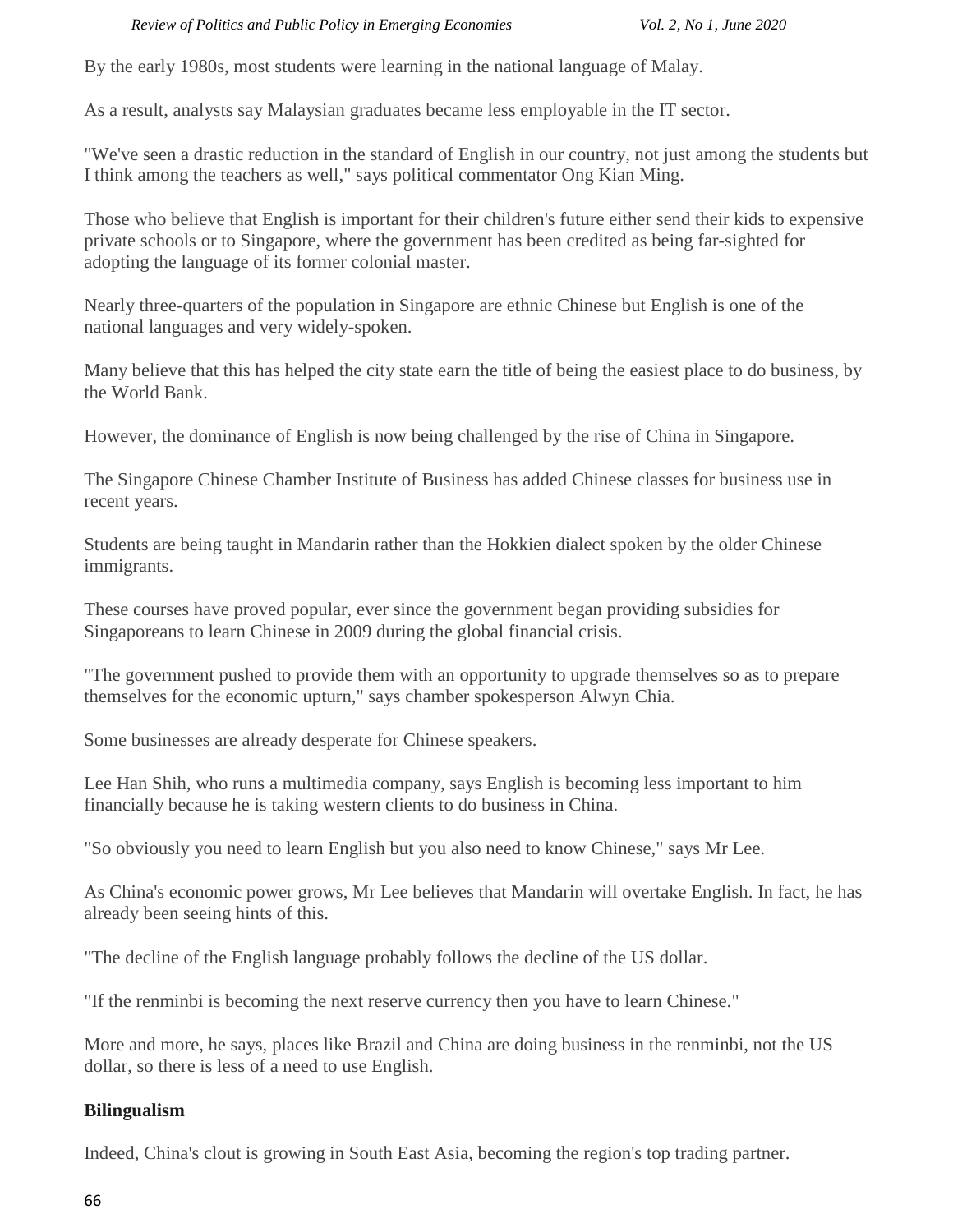But to say that Mandarin will rival English is a "bit of a stretch", says Manoj Vohra, Asia director at the Economist Intelligence Unit.

Even companies in China, who prefer to operate in Chinese, are looking for managers who speak both Mandarin and English if they want to expand abroad, he says.

"They tend to act as their bridges."

So the future of English is not a question of whether it will be overtaken by Mandarin, but whether it will co-exist with Chinese, says Vohra.

He believes bilingualism will triumph in South East Asia.

It is a sound economic argument, but in Vietnam's case, there is resistance to learning Mandarin.

The country may share a border with China, but the Vietnamese government's choice to not emphasise Mandarin is an emotional one, says leading economist Le Dang Doanh.



"All the streets in Vietnam are named according to generals and emperors that have been fighting against the Chinese invasion for 2000 years," he says.

Tensions flared up again last May over the disputed waters of the South China Sea.

Anti-Chinese sentiment means that young Vietnamese are choosing to embrace English - the language of a defeated enemy. Many families still bear the psychological scars from the Vietnam War with the United States.

Yet there is no animosity towards English because the founding father of Vietnam, Ho Chi Minh, made a clear distinction between the so-called American imperialists who were bombarding Vietnam and the American people, says Le Dang Doanh.

Many Vietnamese who have lost family members during the war are now studying in America, he says.

"We never forget any victim in the past but in order to industrialise and normalise a country, Vietnam needs to speak English."

The Vietnamese government has an ambitious goal to ensure all young people leaving school by 2020 will have a good grasp of the English language.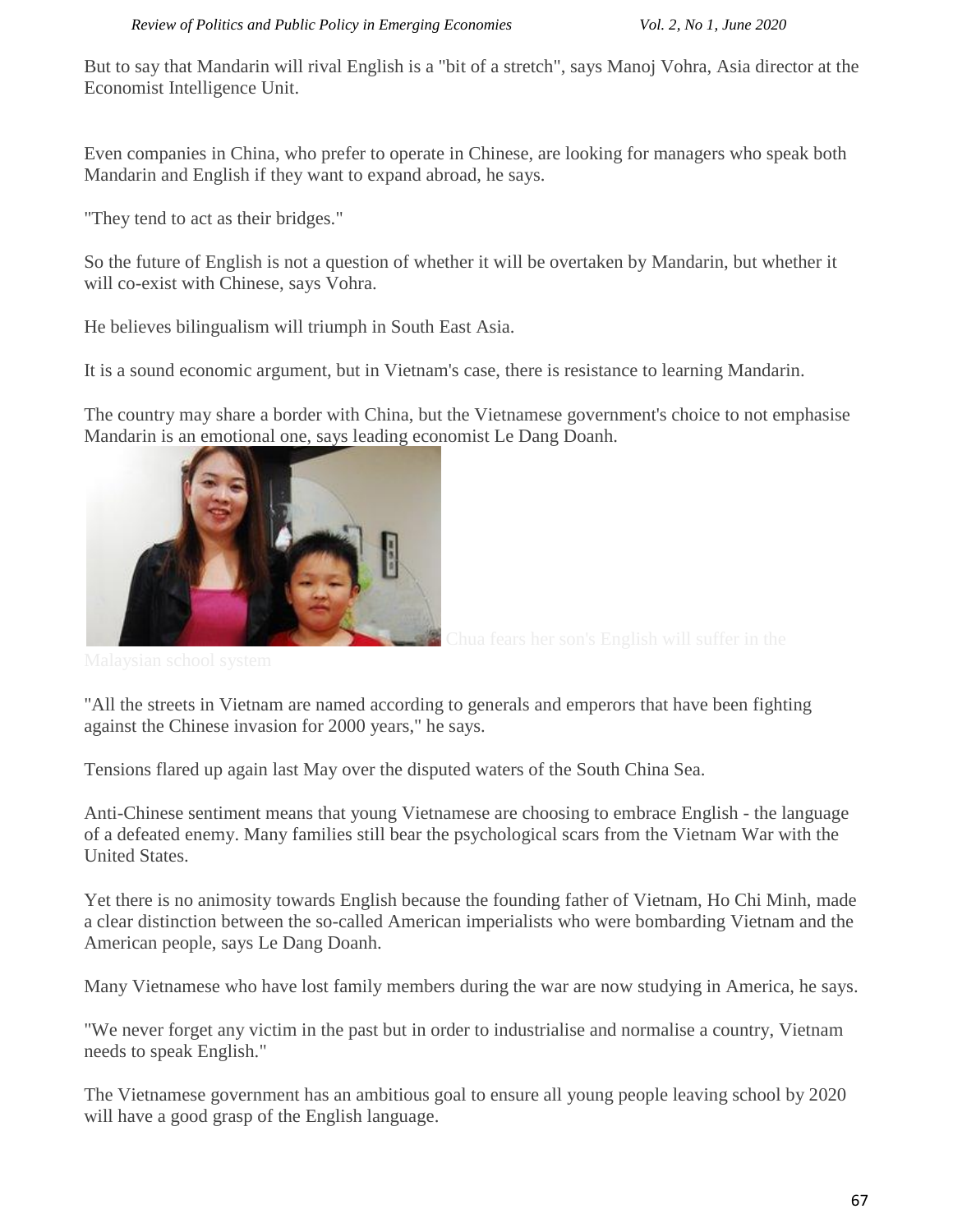

But it's not hard for young Vietnamese to accept English. For some, the language offers a sense of freedom in Vietnam, where the one-party communist state retains a tight grip on all media.

In a public square in central Hanoi, a group of young men are break-dancing to the pulsing beats of western hip hop. Ngoc Tu, 20, says he only listens to English music.

"The Ministry of Culture has banned a lot of [Vietnamese] songs and any cultural publications that refer to freedom or rebellion but... English songs are not censored."

It is debatable whether English or Mandarin will dominate in South East Asia in the future. There are arguments for both on the economic front.

But culturally, there is no dispute.

Even Mandarin language enthusiasts like Singaporean businessman Mr Lee, says that English will remain popular so long as Hollywood exists.

The success of movies such as Kung Fu Panda, an American production about a Chinese animal, has caused a lot of anxiety in China, he says.

There have been many cartoons in China about pandas before, but none had reached commercial success, says Mr Lee.

"The moment Kung Fu Panda hit the cinemas everybody watched it. They bought the merchandise and they learned English."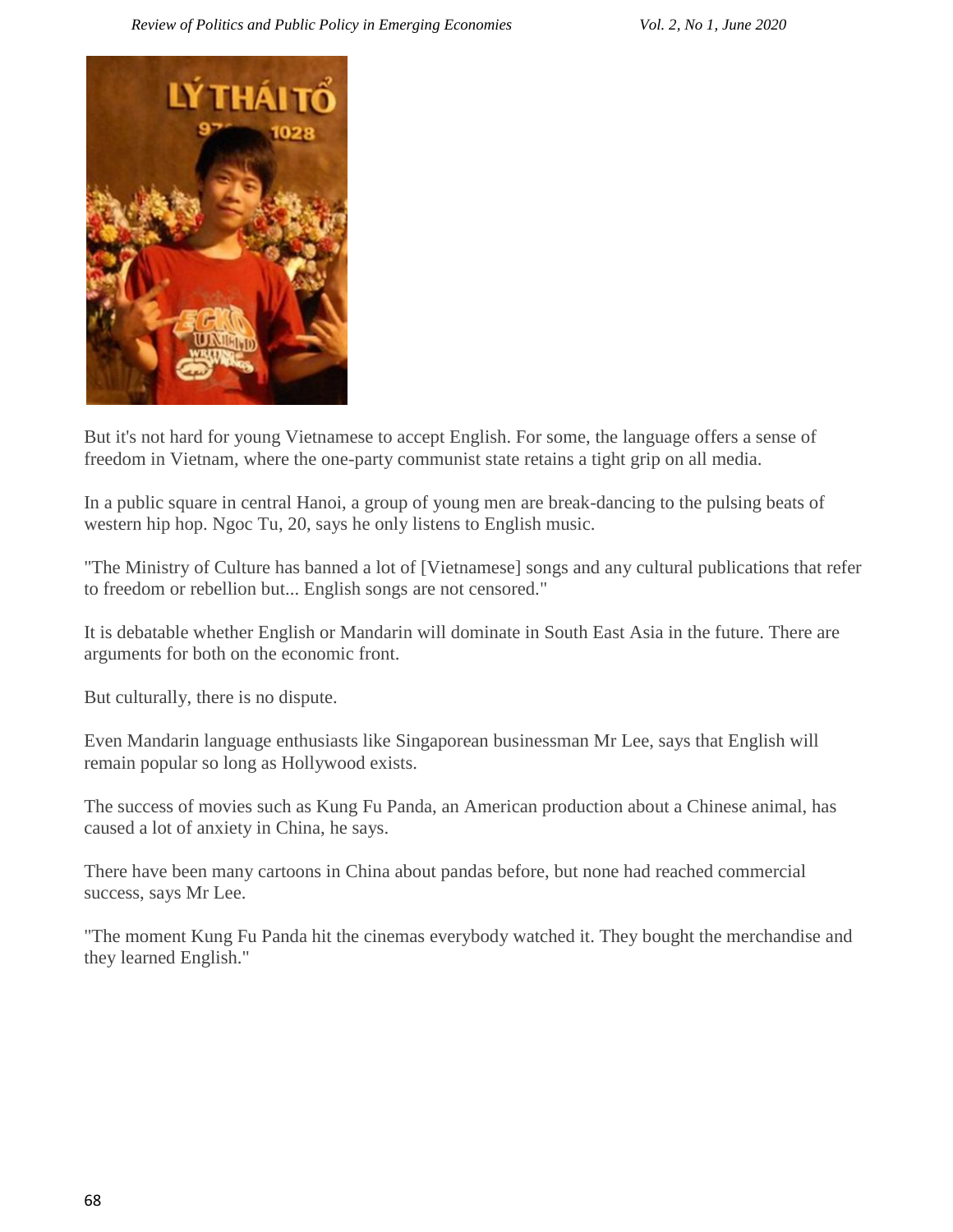# **Appendix-**B BBC**, 22nd Feb,2012**

| Line#          | Text                                                                                                                                                                                                    |
|----------------|---------------------------------------------------------------------------------------------------------------------------------------------------------------------------------------------------------|
| $\mathbf{1}$   | Is English or Mandarin the language of the future?                                                                                                                                                      |
| $\overline{c}$ | BBC News Magazine reports about the linguistic hegemony. English has been the dominant                                                                                                                  |
| $\mathfrak{Z}$ | global language for a century, but is it the language of the future?                                                                                                                                    |
| $\overline{4}$ | If Mandarin Chinese is to challenge English globally, then it first has to conquer its own backyard,                                                                                                    |
| 5              | South East Asia. In Malaysia's southernmost city of Johor Bahru, the desire to speak good English                                                                                                       |
| 6              | has driven some children to make a remarkable two-hour journey to school every day. Nine-year-old                                                                                                       |
| $\tau$         | Aw Yee Han hops on a yellow mini-van at 04:30. His passport is tucked inside a small pouch hung                                                                                                         |
| $8\,$          | around his neck. This makes it easier for him to show it to immigration officials when he reaches the                                                                                                   |
| 9              | Malaysian border. His school is school is located on the other side, in Singapore, where unlike in                                                                                                      |
| 10             | Malaysia, English is the main language. It's not your typical school run, but his mother, Shirley Chua                                                                                                  |
| 11             | thinks it's worth it. "Science and maths are all written in English so it's essential for my son to be                                                                                                  |
| 12             | fluent in the language," she says.                                                                                                                                                                      |
| 13             | An estimated 15,000 students from southern Johor state make the same bus journey across the                                                                                                             |
| 14             | border every day. It may seem like a drastic measure, but some parents don't trust the education                                                                                                        |
| 15             | system in Malaysia – they worry that the value of English is declining in the country. Since                                                                                                            |
| 16             | independence from the British in 1957, the country has phased out schools that teach in English. By                                                                                                     |
| 17             | the early 1980s, most students were learning in the national language of Malay.                                                                                                                         |
| 18             | As a result, analysts say Malaysian graduates became less employable in the IT sector."We've                                                                                                            |
| 19             | seen a drastic reduction in the standard of English in our country, not just among the students but I                                                                                                   |
| 20             | think among the teachers as well," says political commentator Ong Kian Ming. Those who believe                                                                                                          |
| 21             | that English is important for their children's future either send their kids to expensive private schools                                                                                               |
| 22             | or to Singapore, where the government has been credited as being far-sighted for adopting the                                                                                                           |
| 23             | language of its former colonial master.                                                                                                                                                                 |
| 24             | Nearly three-quarters of the population in Singapore are ethnic Chinese but English is one f the                                                                                                        |
| 25             | national languages and very widely-spoken. Many believe that this helped the city state earn the title                                                                                                  |
| 26<br>27       | of being the easiest place to do business by the World Bank. However, the dominance of English is                                                                                                       |
| 28             | now being challenged by the rise of China in Singapore. The Singapore Chinese Chamber Institute<br>of Business has added Chinese classes for business use in recent years. Students are being taught in |
| 29             | Mandarin rather than the Hokkien dialect spoken by the older Chinese immigrants.                                                                                                                        |
| 30             | These courses have proved popular, ever since the government began providing subsidies for                                                                                                              |
| 31             | Singaporeans to learn Chinese in 2009 during the global financial crisis. "the government pushed to                                                                                                     |
| 32             | provide them with an opportunity to upgrade themselves so as to prepare themselves for the                                                                                                              |
| 33             | economic upturn," says chamber spokesperson Alwyn Chia.                                                                                                                                                 |
| 34             | Some businesses are already desperate for Chinese speakers. Lee Han Shih, who runs a                                                                                                                    |
| 35             | multimedia company, says English is becoming less important to him financially because he is taking                                                                                                     |
| 36             | western clients to do business in China. "So obviously you need to learn English but you also need                                                                                                      |
| 37             | to know Chinese," says Mr Lee. As China's economic power grows, Mr Lee believes that Mandarin                                                                                                           |
| 38             | will overtake English. In fact, he has already been seeing hints of this. "The decline of the English                                                                                                   |
| 39             | language probably follows the decline of the US dollar. "If the renminbi is becoming the next reserve                                                                                                   |
| 40             | currency then you have to learn Chinese"More and more, he says, places like Brazil and China are                                                                                                        |
| 41             | doing business in the renminbi, not the US dollar, so there is less of a need to use English.                                                                                                           |
| 42             | Bilingualism is indeed, China's clout is growing in South East Asia, becoming the region's top                                                                                                          |
| 43             | trading partner. But to say that Mandarin will rival English is a "bit of stretch", says Manoj Vohra,                                                                                                   |
| 44             | Asia director at the Economist Intelligence Unit.                                                                                                                                                       |
| 45             | Even companies in China, who prefer to operate in Chinese, are looking for managers who speak                                                                                                           |
| 46             | both Mandarin and English if they want to expand abroad, he says. "They tend to act as their                                                                                                            |
| 47             |                                                                                                                                                                                                         |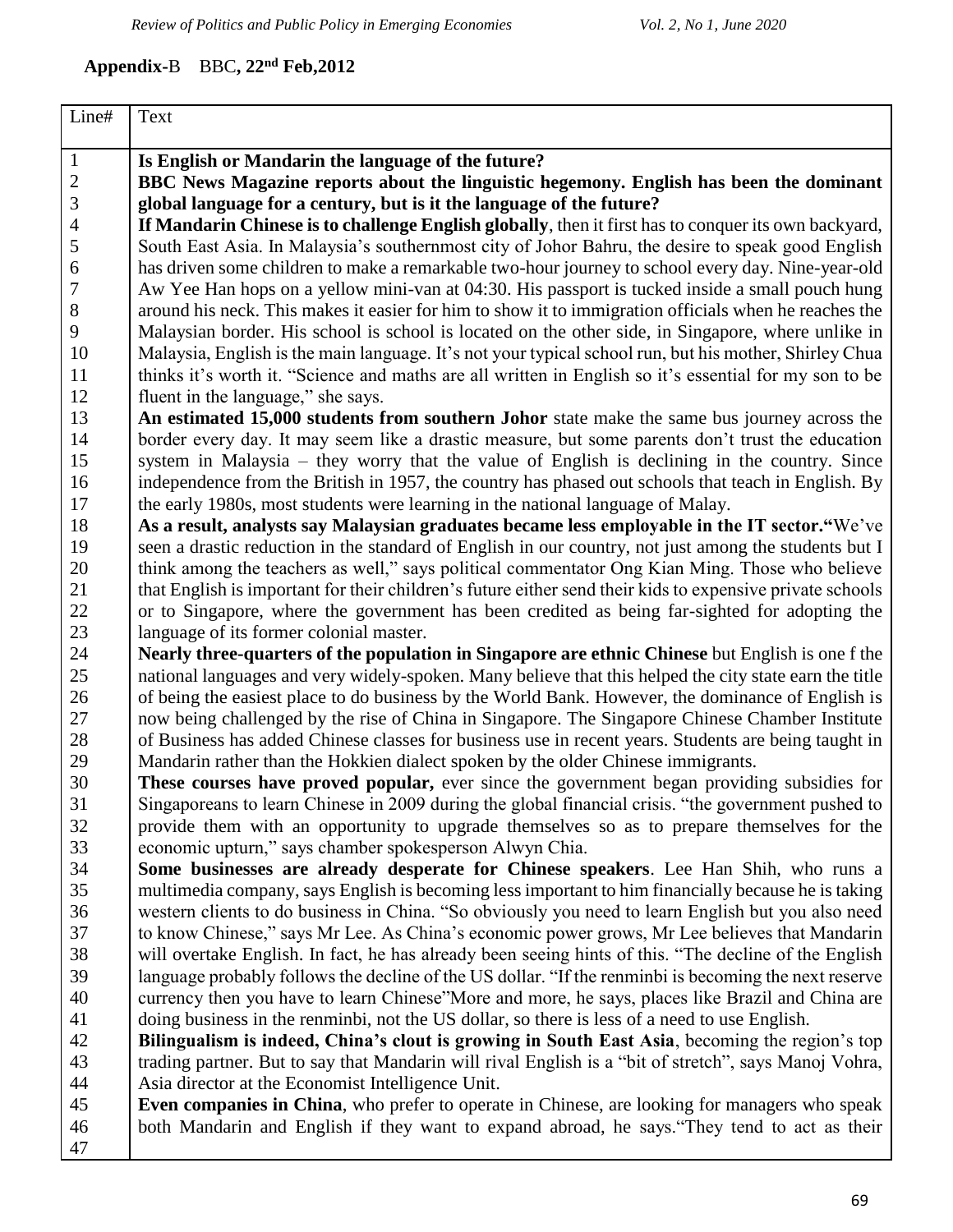48 49 50 51 52 53 54 55 56 57 58 59 60 61 62 63 64 65 66 67 68 69 70 71 72 73 74 75 76 77 78 79 bridges."So the future of English is not a question of whether it will be overtaken by Mandarin, but whether it will co-exist with Chinese, says Vohra. **He believes bilingualism will triumph** in South East Asia. It is a sound economic argument, but in Vietnam's case, there is resistance to learning Mandarin. The country may shares a border with China, but the Vietnamese government's choice to not emphasise Mandarin is an emotional one, says leading economist Le Dang Doanh."All the streets in Vietnam are named according to generals and emperors that have been fighting against the Chinese invasion for 2000 years," he says. Tensions flared up against last May over the disputed waters of South China Sea. **Anti-Chinese sentiment** means that young Vietnamese are choosing to embrace English- the language of a defeated enemy. Many families still bear the psychological scars from the Vietnam War with the United States. Yet there is no animosity towards English because the founding father of Vietnam, Ho Chi Minh, made a clear distinction between the so-called American imperialists who are bombarding Vietnam and the American people, says Le Dang Doanh. **Many Vietnamese who have lost family** members during the war are now studying in America, he says. "We never forget any victim in the past but in order to industrialize and normalize a country, Vietnam needs to speak Englsh." The Vietnamese government has an ambitious goal to ensure all young people leaving school by 2020 will have a good grasp of the English language. But it's not hard for young Vietnamese to accept English. For some, the language offers a sense of freedom in Vietnam, where the one-party communist state retains a tight grip on all media. **In a public square in central Honai**, a group of young men are break-dancing to the pulsing beats of western hip hop. Ngoc Yu, "0, says he only listens to English music. "The Ministry of Culture has banned a lot of [Vietnamese] songs and any cultural publications that refer to freedom or rebellion... English songs are not censored." It is debatable whether English or Mandarin will dominate in South East Asia in the future. **There are arguments for both on the economic front. But culturally, there is no dispute.** Even Mandarin language enthusiasts like Singaporean businessman Mr Lee, says that English will remain popular so long as Hollywood exists. The success of movies such as Kung Fu Panda, an American production about a Chinese animal, has caused a lot of anxiety in china, he says.There have been many cartoons in China about pandas before, but none had reached commercial success, says Mr Lee. "The moment Kung Fu Panda hit the cinemas everybody watched it. They bought the merchandise and they learned English.

# **Appendix-C**

**[NUML to teach Chinese to Baloch people, Balochi to Chinese nationals](https://www.dawn.com/news/1276116/numl-to-teach-chinese-to-baloch-people-balochi-to-chinese-nationals)**

[SYED IRFAN RAZAU](https://www.dawn.com/authors/482/syed-irfan-raza)PDATED AUG 08, 2016 08:47AM

**ISLAMABAD: The National University of Modern Languages (NUML) will set up a campus in Gwadar primarily to teach Chinese language to the people of Balochistan and Balochi language to Chinese nationals.**

The purpose is to enable local people to play an effective role in trade and economic activities likely to be generated after completion of the Gwadar Port and the China-Pakistan Economic Corridor (CPEC) project being implemented with the financial help and participation of China.

According to a senior official of the presidency, President Mamnoon Hussain has given directives to the NUML administration for establishing a campus in Gwadar to keep the people of the area abreast of the future needs and opportunities.

He said the president, who is chancellor of NUML, held a series of meetings with the officials of the university and issued directives for early opening of the Gwadar campus. The president has announced a grant of Rs15 million for the establishment of the NUML campus in Gwadar and directed the Balochistan government to provide land for it.

# ADVERTISEMENT

He urged the provincial government to provide a building to NUML on temporary basis till the construction of its own building.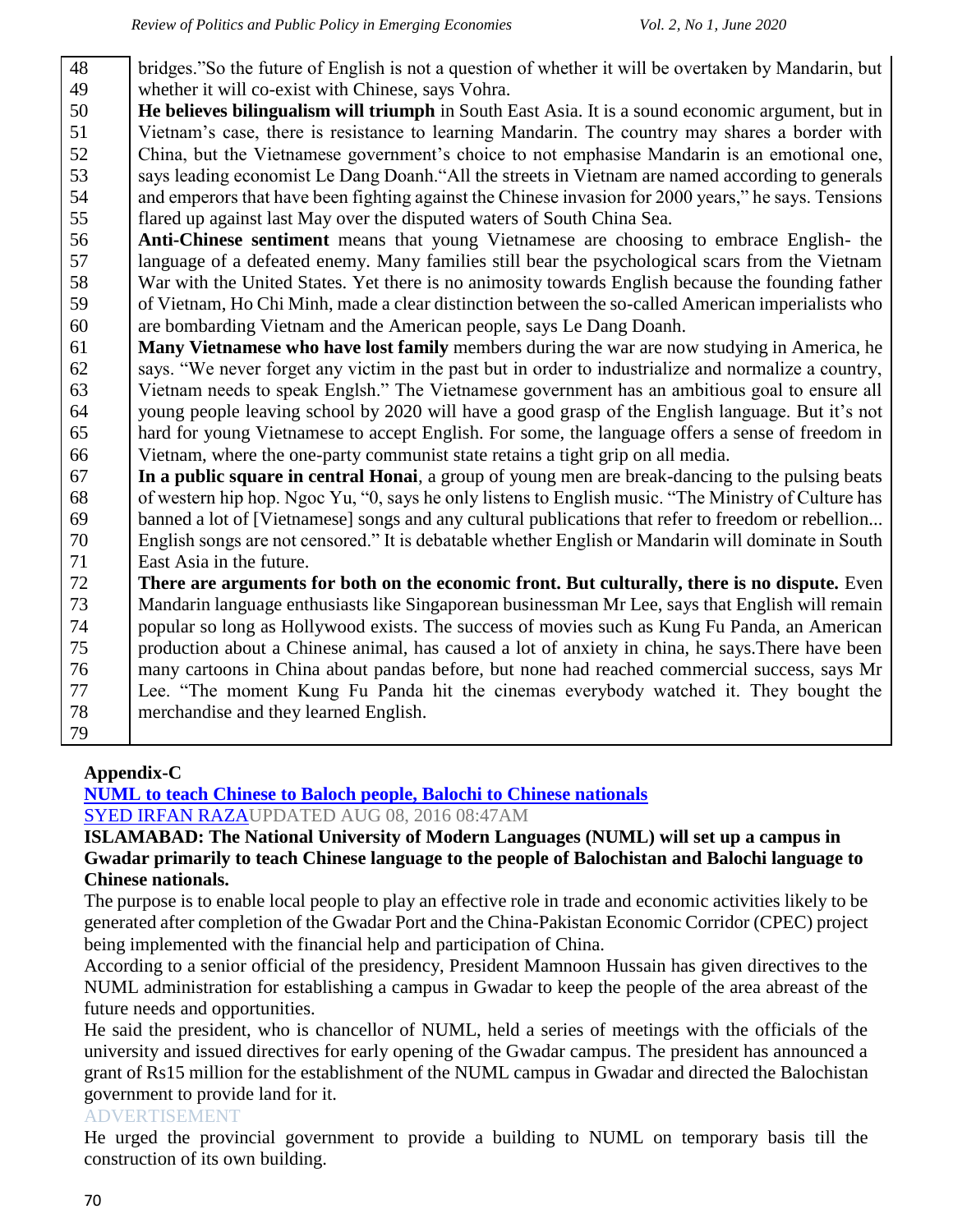He called for the early establishment of the campus and said he had made it mandatory for NUML to teach the Chinese language there. The people of the port city would be given priority in admissions, he added. He said the NUML campus in Gwadar would help the local people to become part of the workforce for the Gwadar Port and other Pakistan-China joint ventures.

NUML Registrar Aminullah Khan told Dawn that the basic aim behind the establishment of the Gwadar campus was to teach the Chinese language to Baloch people and Balochi to Chinese nationals.

He said that initially the university would offer courses in four languages — Chinese, Balochi, Arabic and English — and with the passage of time more languages could be added.

The registrar said a survey recently conducted by NUML had found that the people of Balochistan were quite eager to learn the Chinese language so that they could land jobs and other opportunities.

He said that sensing the future needs the Punjab government had already made the teaching of Chinese language mandatory for all schools, colleges and some universities.

Talking about the grant announced by the president, he said the university had received Rs15m for the establishment of the Gwadar campus. But, he added, the university required Rs26m for the purpose.

"We require Rs26m for furniture, equipment and one-year salary of staff provided the Balochistan government gives us at least two buildings to run the campus," he said.

The official said that for the long-term arrangement NUML would have to construct its own building for which millions of rupees would be required.

"We have written to the president, the Higher Education Commission and the education ministry to use their good offices to ask the Balochistan government to provide land so that NUML can construct its own building in Gwadar," he said.

It has been learnt that during the visit of President Mamnoon Hussain to China in February, 2014, and the subsequent visit of Prime Minister Nawaz Sharif in April intensive consultations were held over the proposal. During the visit of Chinese President Xi Jinping to Pakistan in April last year, the proposal was officially finalised.

Apart from the known infrastructure and energy projects, the two countries have realised that they should have more social, economic, technological, and even cultural cooperation and that is the reason the Industrial and Commercial Bank of China has set up a branch in Lahore.

The ministries of science and technology in the two countries jointly established the China-Pakistan Joint Cotton Bio-Tech Laboratory and NUML and Xinjiang University have jointly established the NUML International Centre of Education. The China Culture Centre has also been established in Pakistan. *Published in Dawn, August 8th, 2016*

# **Appendix-D**

# **[THE EXPRESS TRIBUNE](https://tribune.com.pk/)** > **[PAKISTAN](https://tribune.com.pk/pakistan/)**

[Sindh govt unveils ambitious plan to teach Mandarin](https://tribune.com.pk/story/244885/look-whos-talking-sindh-govt-unveils-ambitious-plan-to-teach-mandarin/) Published: September 5, 2011



Classes to start this year at Cadet College Petaro. **KARACHI:**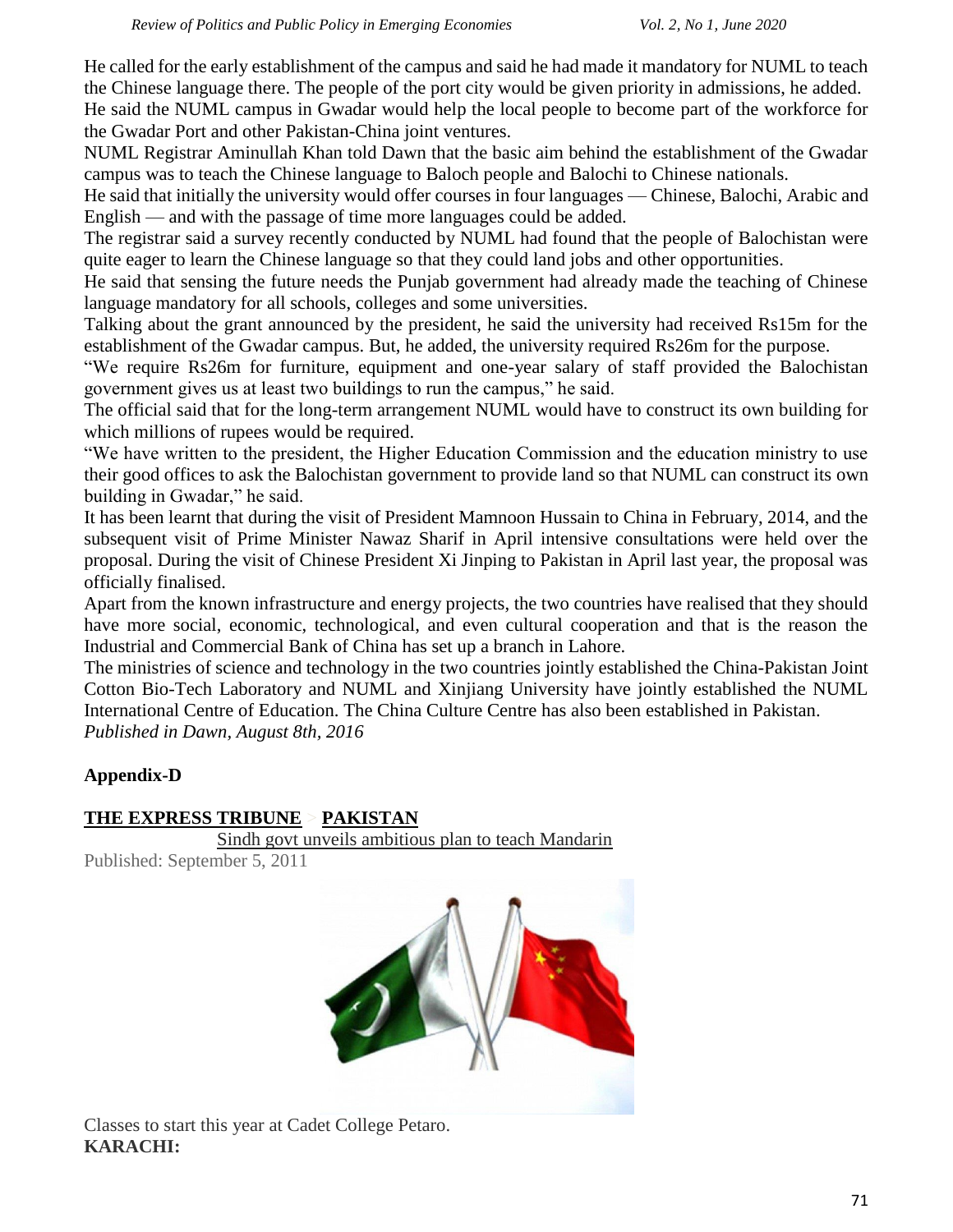The official language of China, Mandarin, could become a compulsory subject across schools in Sindh from the year 2013 if all goes to plan. Chief Minister Qaim Ali Shah made this announcement on Sunday after a meeting with the education department at CM House in Karachi. As an 'experiment', Cadet College Petaro will become the first institution to start, with its sixth grade students this year. Its principal, Commander Afzal Malik, told *The Express Tribune* that the proposal is still fledgling and they need to work out a plan. "I can only say that I would like to start it as soon as possible as China is a big neighbour and big economy and offers us great potential," he said, when asked how it would affect students. Teaching Mandarin in Sindh was proposed during the president's last visit to the People's Republic of China. "The next generation is of the Chinese," said an official who attended the meeting. People in China are learning Urdu and it would be only beneficial for the people of Pakistan to learn Chinese, which would help get them exposure in their growing economy. So far, only an understanding exists at the government level but soon, help will be sought from education circles in China to go ahead with the plan in Pakistan. Aside from teachers, a syllabus will have to be prepared and it will need to be approved by the bureau of curriculum policy. The chief minister announced that as an incentive, students who complete the study of Chinese till Matric and higher classes will be given scholarships for further study. They could be rewarded with marks, international educational scholarships, international tours and training. The question arises, however, how Sindh's high schools will be able to teach a foreign language when it struggles to maintain standards for Sindhi, Urdu and English. The official who attended the meeting acknowledged these challenges and said that this was why they were thinking of only implementing it as a pilot project first in 2013.The meeting was attended by senior provincial minister for education and literacy, Pir Mazharul Haq, Salman Farooqi, education secretary Mohammad Siddiq Memon, among others.

*Published in The Express Tribune, September 5th , 2011.*

# **Appendix-F**

Mandarin lessons to become compulsory in Pakistan

Lessons in Mandarin could become compulsory for schoolchildren in parts of Pakistan under ambitious plans to capitalise on the growing influence of Chinese companies.



According to recent studies learning to speak Mandarin and Vietnamese as a child helps make you more musical Photo: GETTY



By [Rob Crilly,](http://www.telegraph.co.uk/journalists/rob-crilly/) Islamabad 12:21PM BST 20 Sep 2011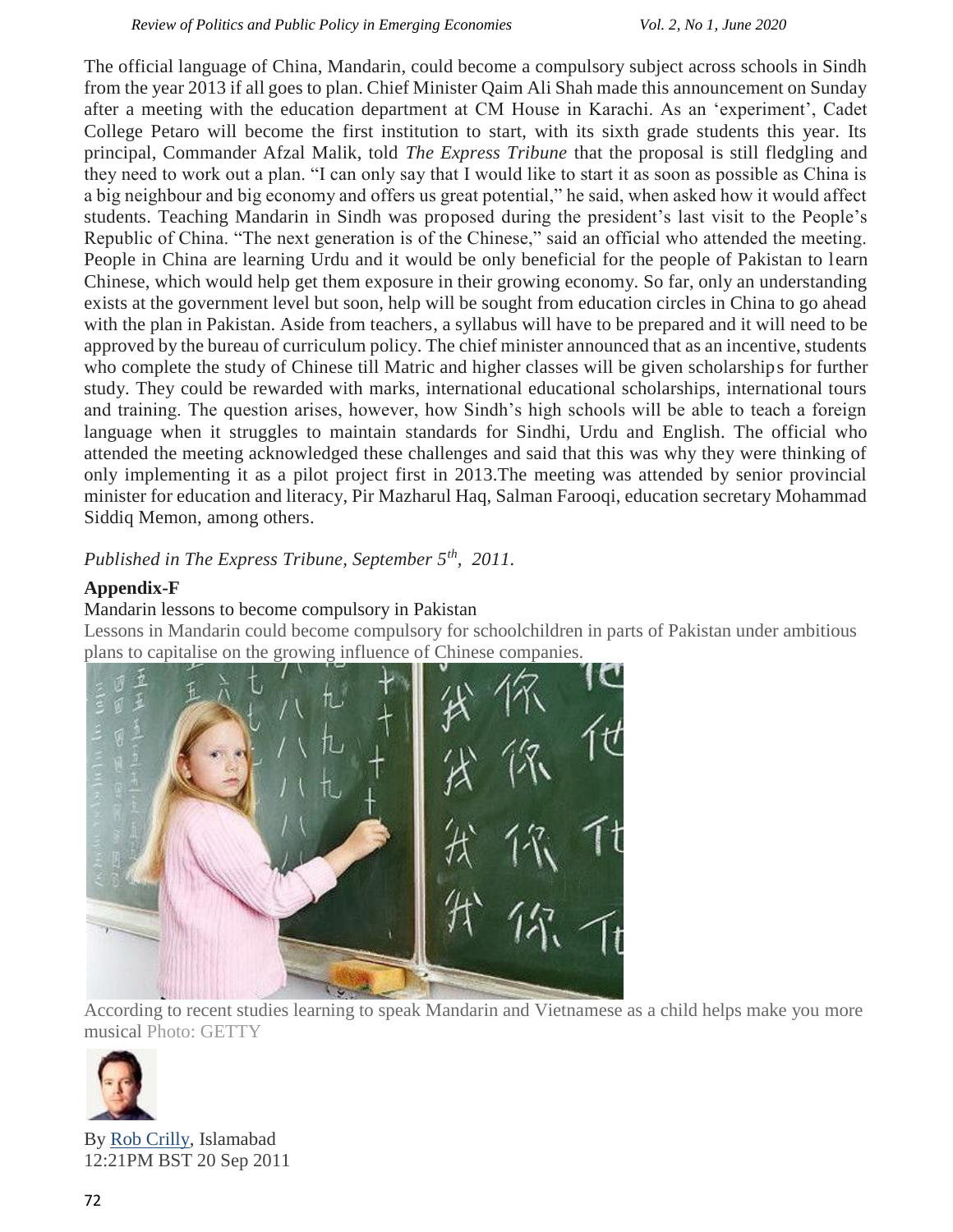A pilot project will be launched later this year in the southern province of Sindh as Pakistan looks to further strengthen ties with its giant neighbour.

While Islamabad and Washington continue to eye each other warily – and a planned visit by President **[Barack Obama](http://www.telegraph.co.uk/worldnews/barackobama)** has been postponed - 2011 has already been declared the year of "Pak-China Friendship".

The country's cricketing authorities have even considered playing Test matches in China while touring sides avoid Pakistan for fear of terrorist attack.

Now, education authorities in Sindh say they plan to make Mandarin compulsory in schools from Class 6 (10- and 11-year-olds).

"Our trade, educational and other relations are growing with China everyday and now it is necessary for our younger generation to have command over their language," said Pir Mazhar-ul-Haq¸ senior provincial education minister, as he unveiled the policy.

# **Related Articles**

Learning the language may earn pupils scholarships or trips to China, according to officials

The plan has many critics, however, who say the policy is driven by political considerations. They point out that Pakistan has few Chinese language teachers and an already overstretched education system.

Zubeida Mustafa, columnist and author of Tyranny of Language in Education, accused the Sindh government as moving further into "mass confusion".

"As is our wont, a handful of unqualified policymakers have taken the hasty decision with no planning having gone into it," she wrote.

Pakistan is not the only country to take up Mandarin or Cantonese as China's economic growth transforms world trade.

In July, Swedish officials announced that all primary schools would offer classes in Chinese within 10 years.

But in recent months Pakistan has repeatedly talked up its ties with China – worth \$8.7bn in trade each year, a figure expected to almost double in the next three years – as its relationship with the US has soured. Earlier this year, Pakistan opened a nuclear reactor built with Chinese expertise and the country is now believed to be Islamabad's biggest supplier of military equipment, including warships and fighter jets.

In May, with his country still reeling from the US's secret raid to kill Osama bin Laden, Yousuf Raza Gilani, Pakistan's prime minister, thanked China for its uncompromising support.

"We are proud to have China as our best and most trusted friend, and China will always find Pakistan standing beside it at all times," he said shortly before a visit to Beijing.